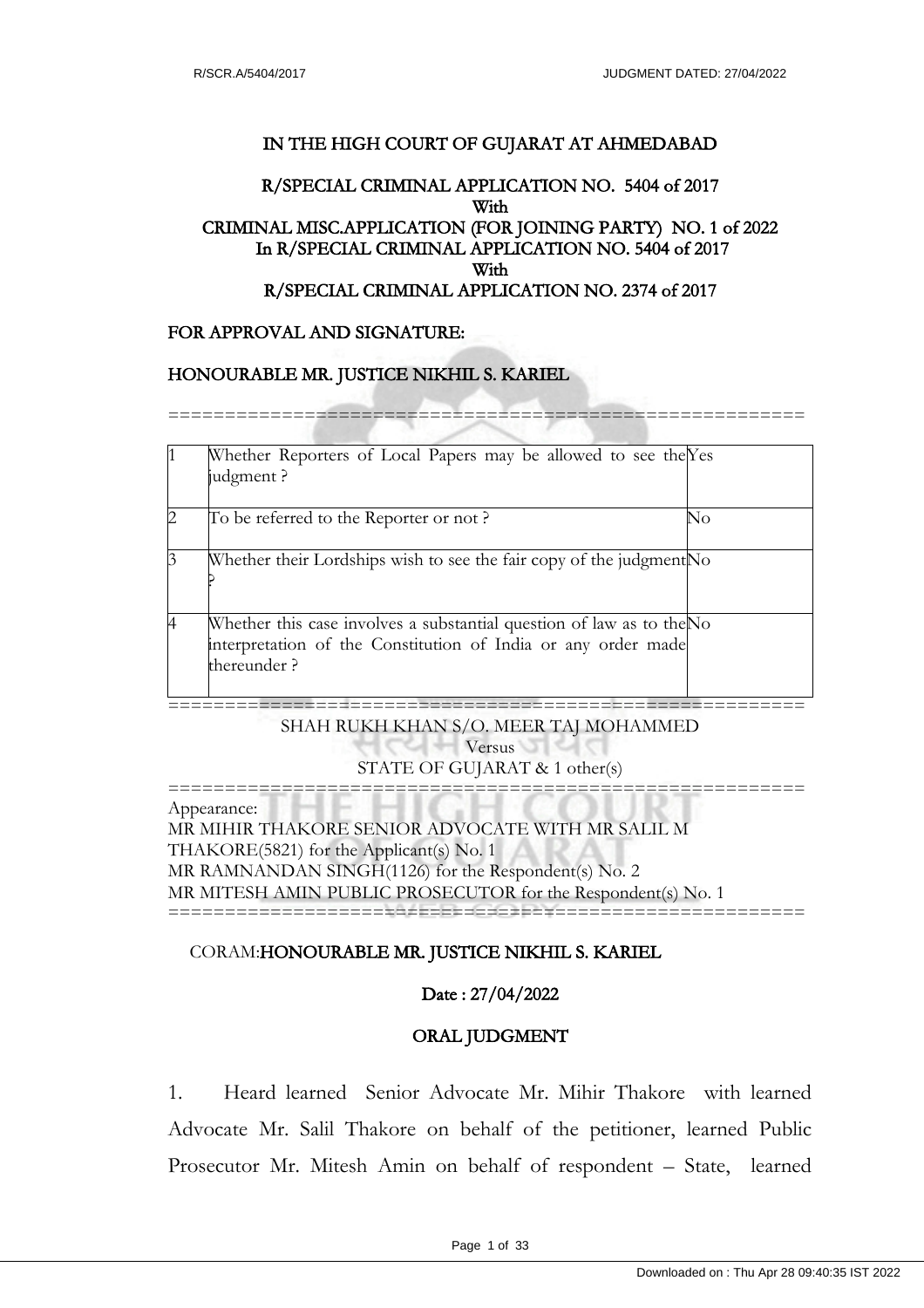Advocate Mr. Ramnandan Singh on behalf of respondent no.2- complainant and learned Advocate Mr. M.M. Kharadi for learned Advocate Mr. M.M. Madni in Criminal Misc. Application No. 1 of 2022.

2. By way of these petitions, the petitioner has sought for quashing Criminal Case No. 22663 of 2017 pending before the learned  $11<sup>th</sup>$  Judicial Magistrate First Class, Vadodara and other proceedings incidental thereto.

3. The brief facts relevant for deciding the present petition are enumerated as below:

The petitioner who was a lead Actor in a movie "Raees", prior to its release, had undertaken an exercise of promotion of the movie by way of a train journey from Mumbai to Delhi. As far as the present issue is concerned, the same relates to certain alleged incidents which had happened when the train had stopped at Vadodara Railway Station. That initially for the incidents at the Railway Station the respondent no.2, had submitted a complaint to the Police Sub Inspector, Railway Police Station, Sayajiganj, Vadodara inter alia praying for registration of an FIR against the petitioner. The respondent no.2 upon receiving no response from the police authorities, had preferred a private complaint against the petitioner and others before the Court of learned Judicial Magistrate First Class, Vadodara. The allegation in the compliant which came to be registered as Criminal Inquiry No. 218 of 2017 being that on 23.01.2017, the petitioner was travelling from Mumbai to Delhi in a train being August Kranti Rajdhani Express on 23.01.2017 for promotion of the movie referred to hereinabove without taking prior permission from the railway authorities. It is alleged that the train had stopped at Platform No. 6 at Vadodara Railway Station and whereas huge crowd of fans had gathered to see the petitioner. It is also alleged that the petitioner had thrown 'smiley balls' and 'T- shirts' in the crowd and there was a scuffle in the crowd over catching the same and on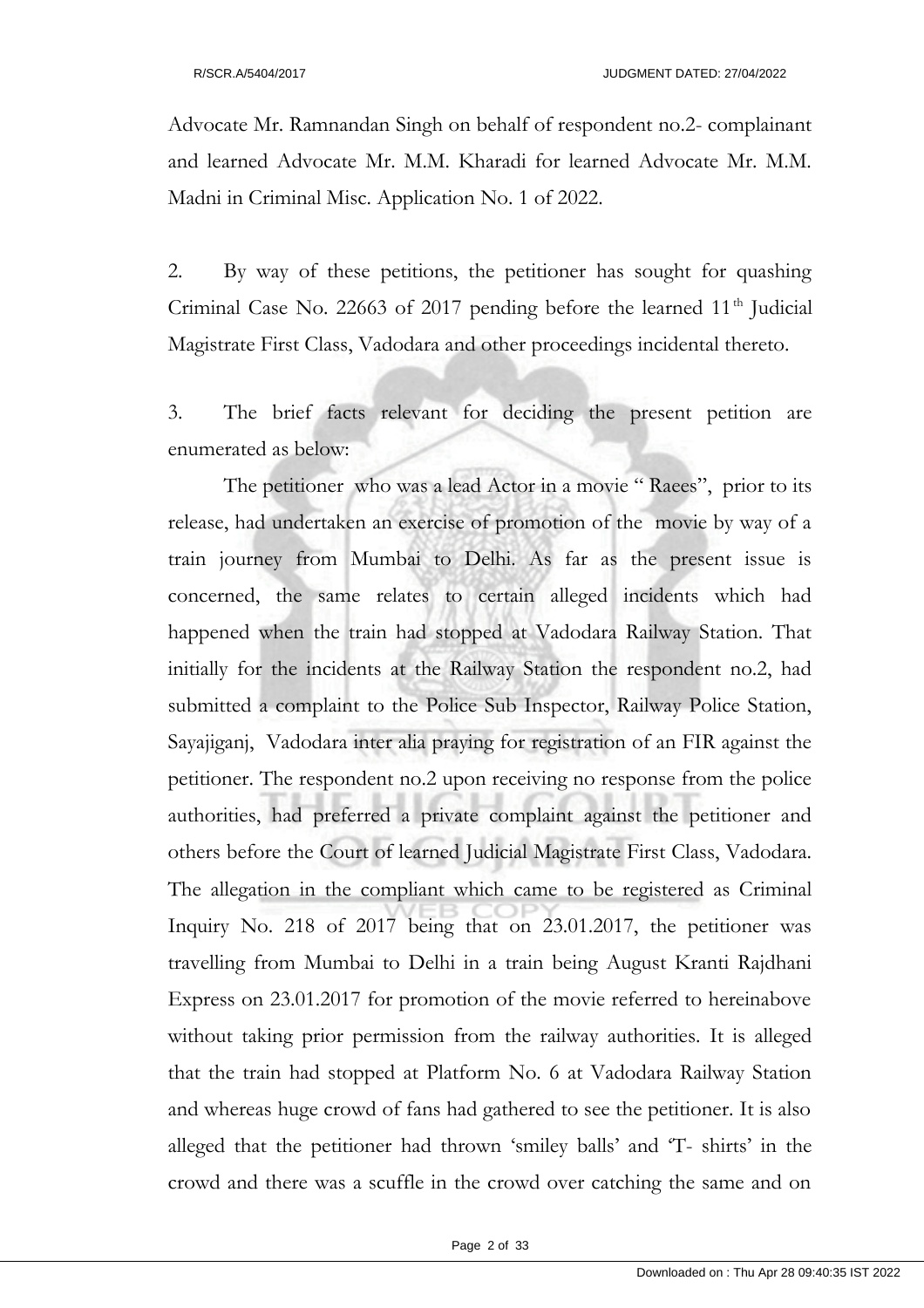account of such scuffle, a stampede had ensued on account of which, some persons had got injured and some persons had become unconscious. It would be pertinent to state at this stage that the complaint inter alia further alleges that on account of the chaos created on account of the negligent acts on part of the petitioner, one person had expired. Thus alleging the impugned complaint, the complainant had sought for action to be taken against the present petitioner and two others for offences punishable under Sections 304(A), 427, 336 of the Indian Penal Code as well as offence punishable under Sections 145 and 147 of the Railways Act.

It appears that vide an order dated  $02.03.2017$ , the learned  $15<sup>th</sup>$ Additional Civil Judge, Judicial Magistrate First Class, Vadodara had noted that there was a police investigation also going on in respect of the same offence. Therefore, exercising powers under Section 210 of the Code of Criminal Procedure, 1973 ( hereinafter referred to as "Cr.P.C"), the proceedings of the impugned complaint was stayed and the Investigating Officer conducting the inquiry was directed to submit a report within 45 days from the date of the order. It appears that the Deputy Superintendent of Police, Western Railway, Vadodara had submitted Inquiry Report No. 64 of 2017 dated 17.04.2017 to the Superintendent of Police and whereas the said report had been placed before the learned Magistrate. It appears that pursuant to such a report, the learned Magistrate had after taking cognizance of the complaint against the present petitioner had issued summons to the petitioner under Section 204 of the Code of Criminal Procedure for offences punishable under Sections 336, 337 and 338 of the Indian Penal Code and for offences punishable under Sections 145, 150, 152, 154 and 155(1)(a) of the Railways Act, 1989. Furthermore, insofar as other persons named in the complaint as accused no. 2 and 3 are concerned, the learned Magistrate had rejected the complaint exercising power under Section 203 of the Code of Criminal Procedure.

Page 3 of 33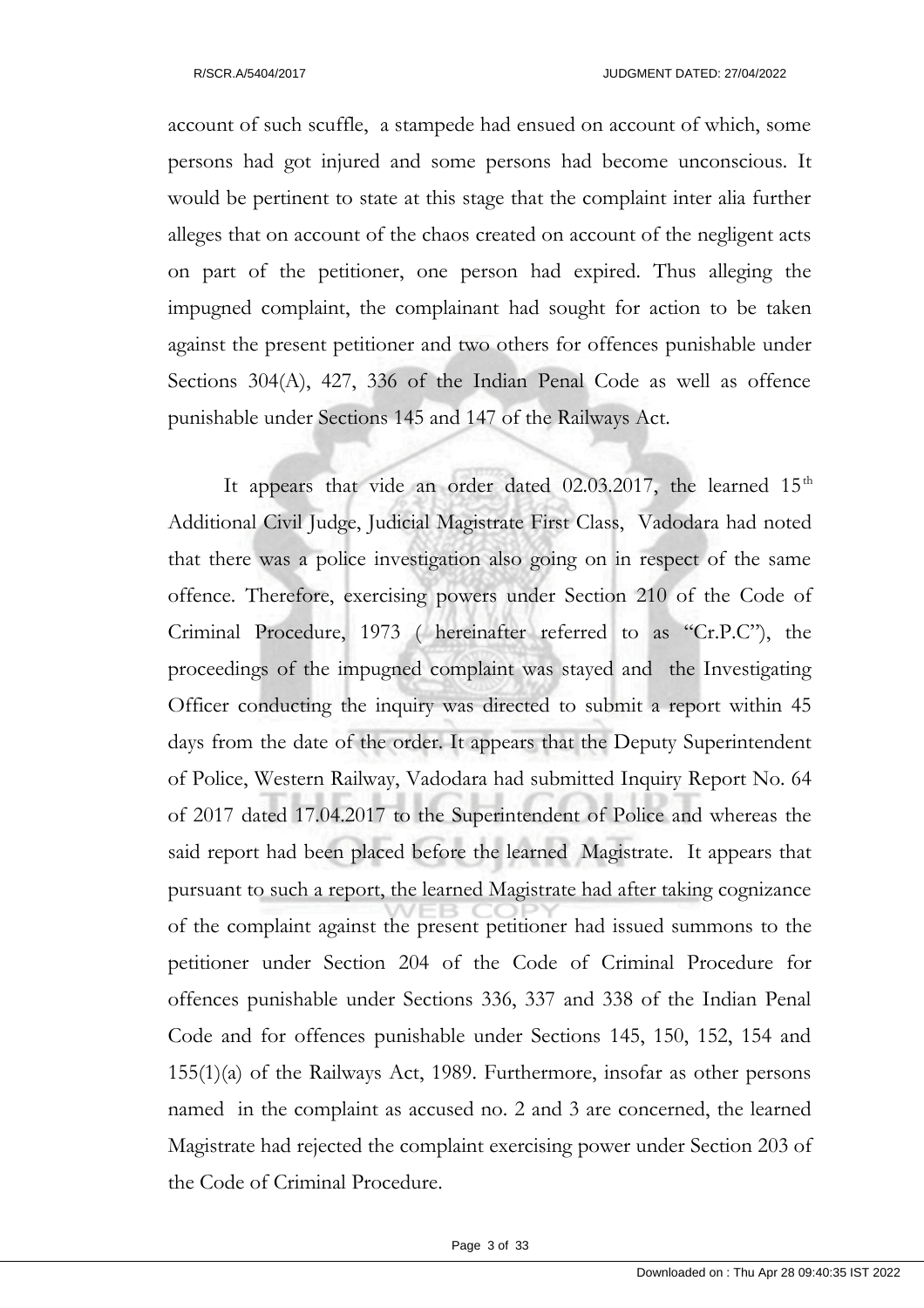At this stage, the petitioner has approached this Court inter alia challenging the impugned complaint and further challenging the report by the Investigating Officer as well as the order dated 11.07.2017 passed by the learned Magistrate issuing summons to the present petitioner.

4. It appears that initially vide an order dated 27.07.2017, a learned Coordinate Bench of this Court had been pleased to issue Rule and grant interim relief in favour of the petitioner herein.

4.1 At this stage, it would also be pertinent to mention that along with the present petition, an application preferred by the legal heirs of the person who had expired allegedly on account of the chaos caused at the Railway Station on 23.01.2017, being one Farhana Farid Khan Pathan and her children more particularly, seeking to be impleaded as party respondents and also for permission to intervene in the present petition, is also considered by this Court.

5. Learned Senior Advocate Mr. Mihir Thakore on behalf of the petitioner at the outset, with regard to application preferred by the wife and children of the deceased person, would submit that the applicants are not required to be heard in a complaint preferred by the respondent no.2. Learned Senior Advocate would specifically draw the attention of this Court to the inquiry report by the concerned Deputy Superintendent of Police more particularly to the statements of Dr.Mahesh Shivrudra Basrage who was Cardiologist and Director at Baroda Heart Institute, Vadodara and the statement of Firozkhan Habibkhan Pathan brother of the deceased. Learned Senior Advocate would also draw the attention of this Court to reference made to the statement of the applicants of Criminal Misc. Application No. 1 of 2022 at Sr. No. 85, 86, 87, 89 and 90 of the report in question and

Page 4 of 33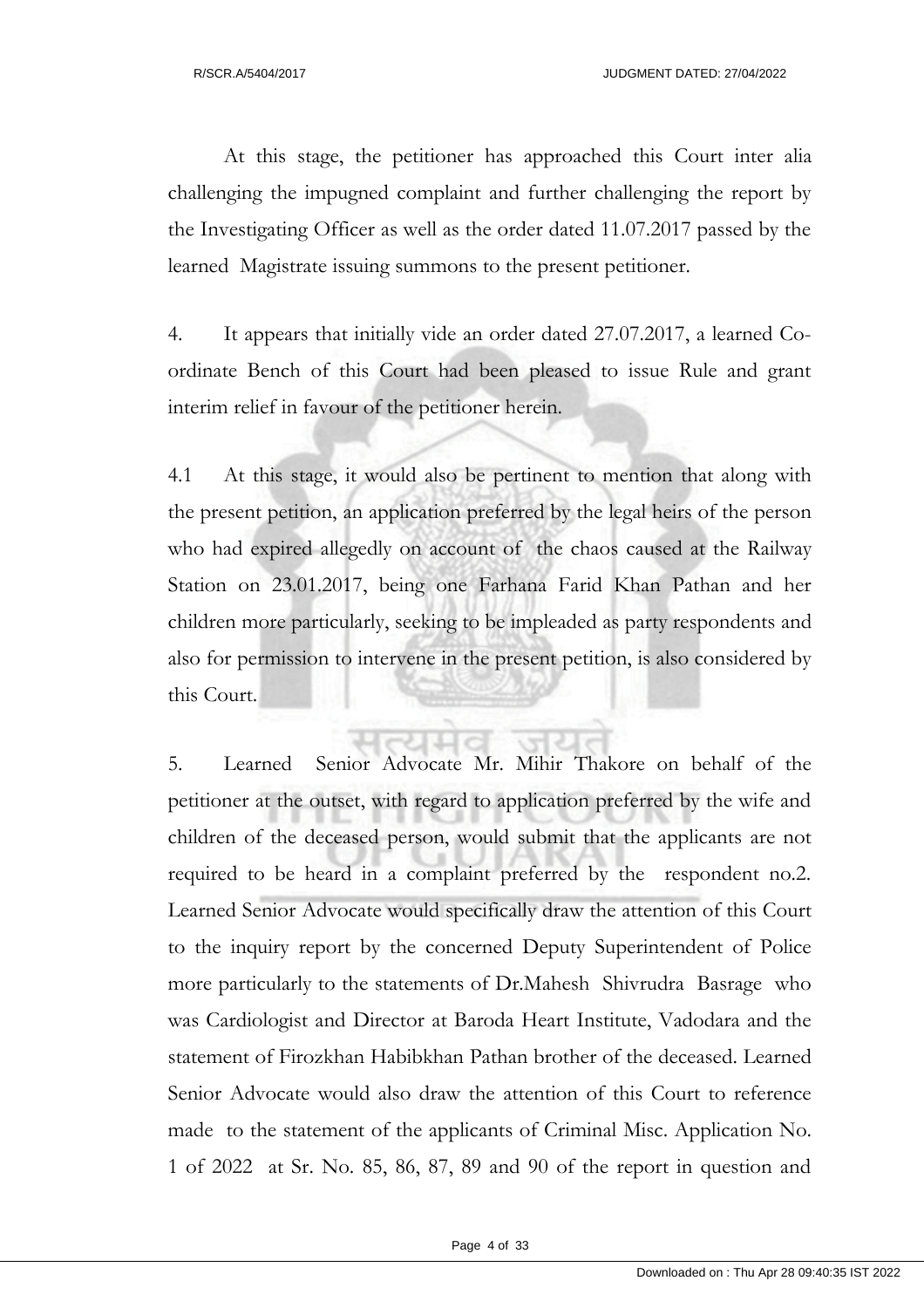whereas according to learned Senior Advocate, it is mentioned in the report that the statements of the said persons were similar in nature as the statement given by the brother of the deceased. Learned Senior Advocate would submit that from the report it clearly appears that the deceased had fainted at the Railway Station and whereas the deceased had been immediately rushed to a Hospital by his family members and other persons. Learned Senior Advocate would submit that at the hospital, Doctor Mahesh Basrage had checked up the deceased had informed the family members that he has expired and whereas the Doctor had opined that deceased had died on account of Cardiac Arrest. The Doctor further noted that there were no injury marks or any other marks on the body of the deceased. The statement of brother of the deceased would show that the concerned Doctor had told the family members to have a post-mortem done of the dead body and whereas the family members including brother of the deceased and wife of the deceased had decided that since deceased had expired on account of cardiac arrest, the post-mortem of the dead body was not required to be done. Learned Senior Advocate would therefore submit that since at the relevant point of time, the applicants of Criminal Misc. Application No. 1 of 2022 having no suspicion about the death of the deceased had not conducted the post-mortem. Learned Senior Advocate would submit that having not independently filed a complaint or filed any other proceedings, the family of the deceased being the applicants in Criminal Misc. Application No. 1 of 2022 had also not challenged the order passed by the learned Magistrate whereby process was not issued for offences punishable under Section 304A of the Indian Penal Code. It is further contended that having not taken any steps for approximately five years after the incident, this Court may not join the said applicants as party respondents and whereas learned Senior Advocate would submit that as far as aspect with regard to intervening in the petition is concerned, it would be a prerogative of this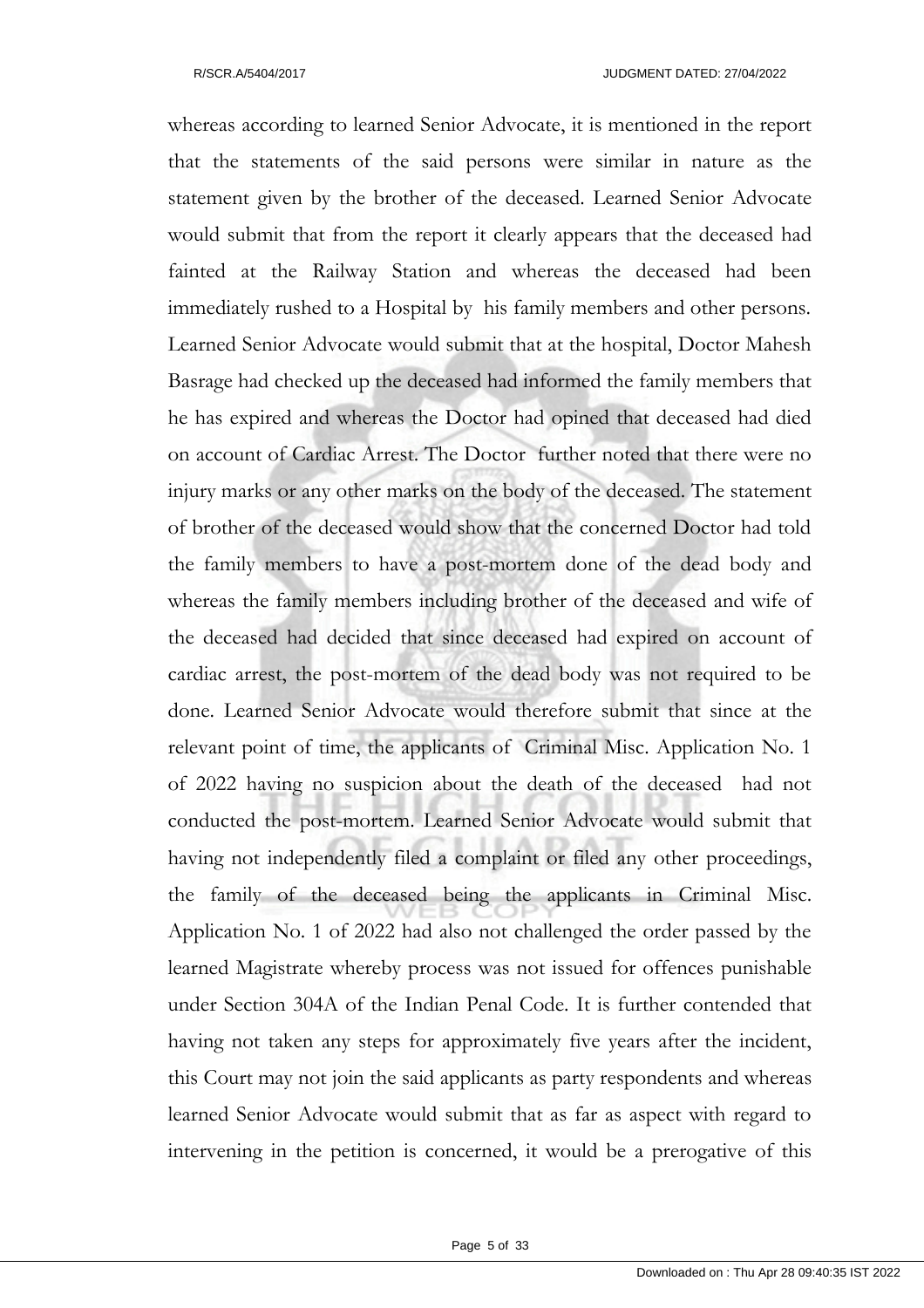Court to consider whether the applicants ought to be permitted to intervene in this petition or not.

6. Insofar as, the impugned complaint is concerned, the learned Senior Advocate at the outset would also draw the attention of this Court to the provisions under the Railways Act, 1989 for which process issued by the learned Magistrate. Learned Senior Advocate would rely upon Section 179 of the Act and would submit that the said section envisages arrest for offences under certain sections and whereas Section 179(2) envisages power of an officer authorized by the Central Government to arrest without warrant, in case of commission of offences mentioned in Sections 137 to 139, 141 to 147, 153 to 157, 159 to 167 and 172 and 176. Reliance is thereafter placed on Section 180 F whereby it is envisaged that in case of any offence mentioned in Section 179(2) , cognizance could be taken only upon complaint made by officer authorized. Learned Senior Advocate would submit that except for offences punishable under Sections 150 and 152 of the Railways Act, all other offences for which process under the Railways Act had been issued are covered under Section 179(2). Learned Senior Advocate would submit that insofar as considering the said aspect from the view point of the bar of taking cognizance as specified under Section 180F, the learned Magistrate could not have taken cognizance insofar as offence punishable under Sections 145, 150 and 155(1)(a) of the Railways Act more particularly since the complaint was not by an authorized officer. Insofar as Sections 150 and 152 of the Railway Act are concerned, learned Senior Advocate would submit that neither the complaint nor the inquiry carried out by the Investigating Officer shows that any offence under Section 150 or 152 of the Railways Act has been alleged to be committed. Learned Senior Advocate would submit that offence punishable under Section 150 is with regard to maliciously wrecking or attempting to wreck a train and whereas offence with regard to the Section 152 is

Page 6 of 33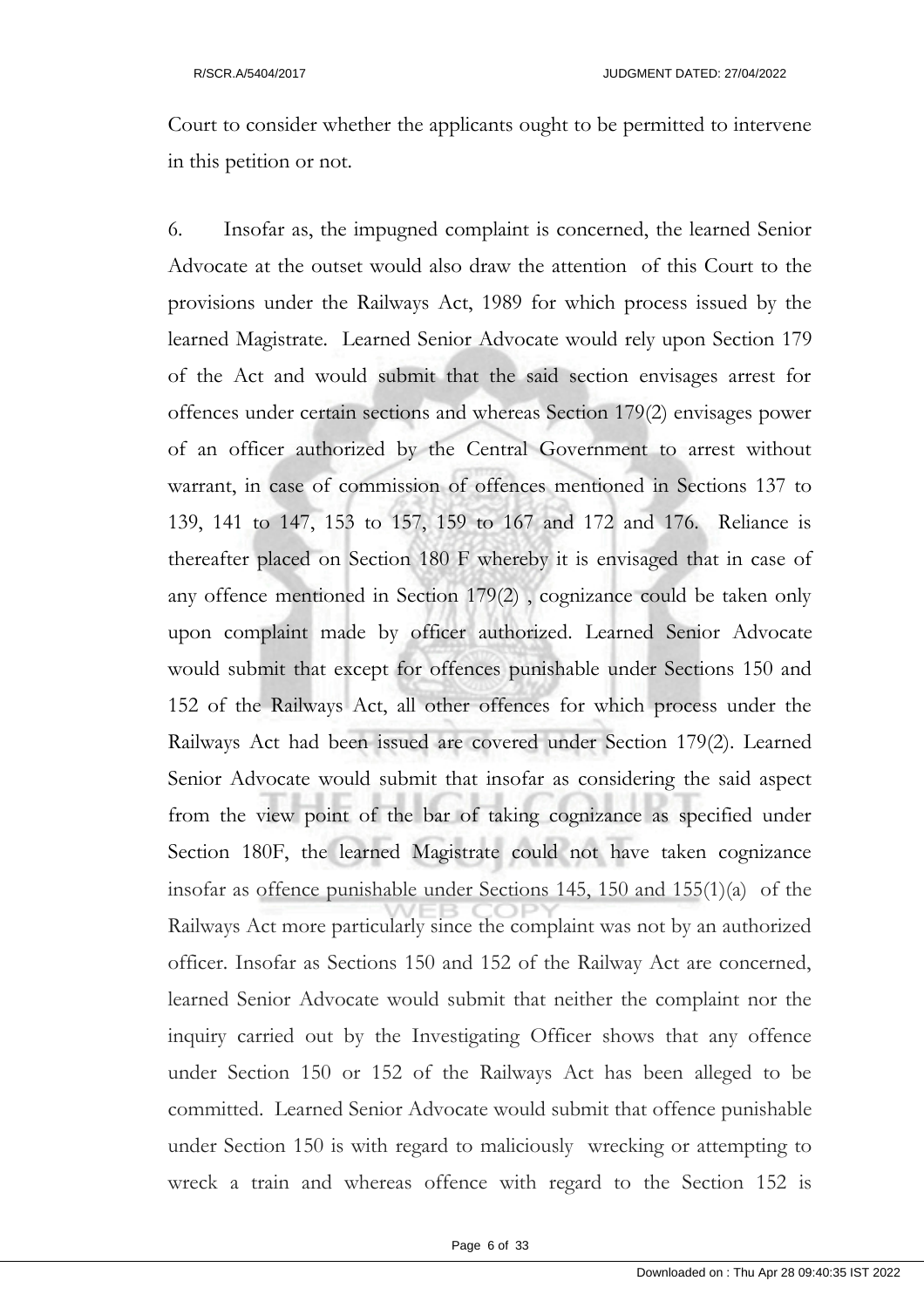maliciously hurting or attempting to hurt persons travelling by Railway. Learned Senior Advocate would submit that neither the petitioner is alleged to have maliciously wrecked or attempted to wreck a train or having maliciously hurt or attempted to hurt a persons travelling by Railway therefore, offences punishable under Sections 150 and 152 of the Railways Act, are not made out even if the allegations are taken at their face value. Thus learned Senior Advocate would submit that having regard to the bar of taking cognizance of Section 180F of the Railways Act and more particularly on a plain reading of offences punishable under Sections 150 and 152 of the Railways Act, there are no offences made out under the Railways Act against the petitioner.

7. Insofar as the offence punishable under the provisions of Indian Penal Code, learned Senior Advocate would submit that Sections 336, 337 and 338 inter alia state about the acts done rashly or negligently which would either endanger human life or personal safety or by such acts causing hurt to any person and or act which had caused grievous hurt to any person. Learned Senior Advocate would emphasize on the term 'so rashly and negligently' as found in Sections 336, 337 and 338 of the Indian Penal Code. **F GUIARAT** 

8. Learned Senior Advocate would submit that the rash or negligent act which either endangered human life or caused hurt as per the sections would not be a mere rash or negligent act rather it should be something beyond the ordinary meaning of the term rash or negligent. At this stage, learned Senior Advocate would seek to rely upon decision of the Hon'ble Apex Court in case of Jacob Mathew vs. State of Punjab and another reported in (2005) 6 SCC 1, Learned Advocate has submitted that in the said judgement the Hon'ble Apex Court has inter alia held that for an act to amount to criminal negligence, the degree of negligence should be of a very

Page 7 of 33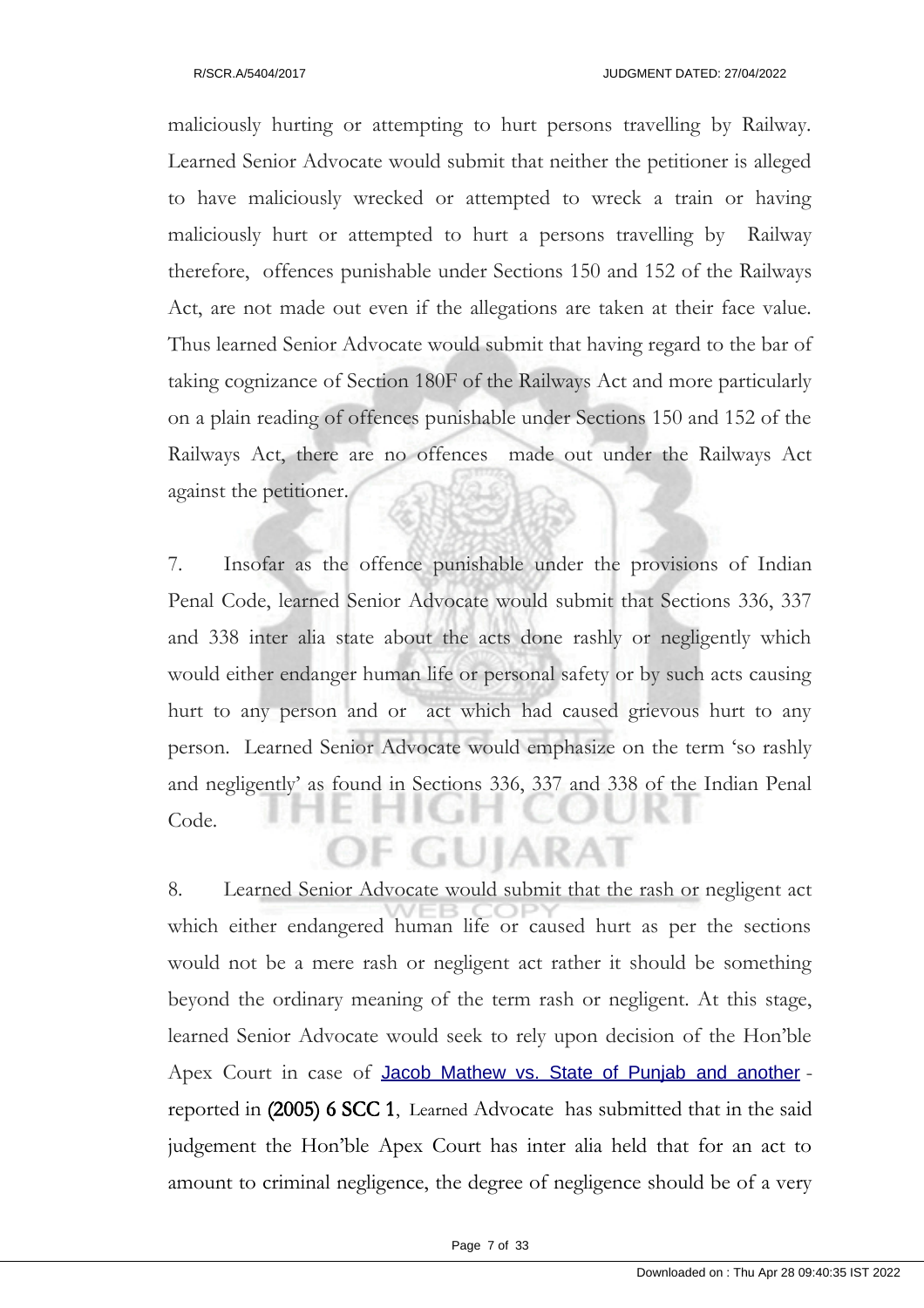high degree, furthermore, the Hon'ble Apex Court has explained that the word 'gross' has not been used in Section 304-A of the Indian Penal Code, yet the term 'rash or negligent act', as occurring in Section 304A of the Indian Penal Code has to be read as qualified by the word gross. According to learned Senior Advocate the Hon'ble Apex Court has held that the negligence or rashness as in context of offence under Section 304(A) of the Indian Penal Code must be of such a higher degree as to be termed as gross and it is in this context that the word "gross" was used to qualify to term rash or negligent act.

8.1 Learned Senior Advocate in this regard, would submit that while Section 304-A of the Indian Penal Code states with regard to causing death by doing any rash or negligent act not amounting to culpable homicide and whereas the Hon'ble Apex Court reading the word 'gross' or rather qualifying the expression 'rash and negligent' with the term 'gross' therefore, the intent is to clarify that the death should be on account of an act which should be of a very high degree of negligence and recklessness. Learned Senior Advocate has submitted that the Hon'ble Apex Court has qualified the term rash and negligent with the word gross even where the act has led to the death of a person, whereas according to learned Senior Advocate in case of offence punishable under Sections 336, 337 and 338 of the Indian Penal Code, the legislature has itself qualified the rash or negligent act by using the word *'so' .* According to the learned Senior Advocate therefore the degree of rashness or negligence as required for the act to amount to criminal negligence would be of extremely high, i.e. gross.

9. Learned Senior Advocate would submit that as such the acts committed by the present petitioner which are alleged to be rash and negligent acts, are in the nature of the petitioner throwing 'smiley balls' and 'T-shirts' in the crowd and waving at the crowd. Learned Senior Advocate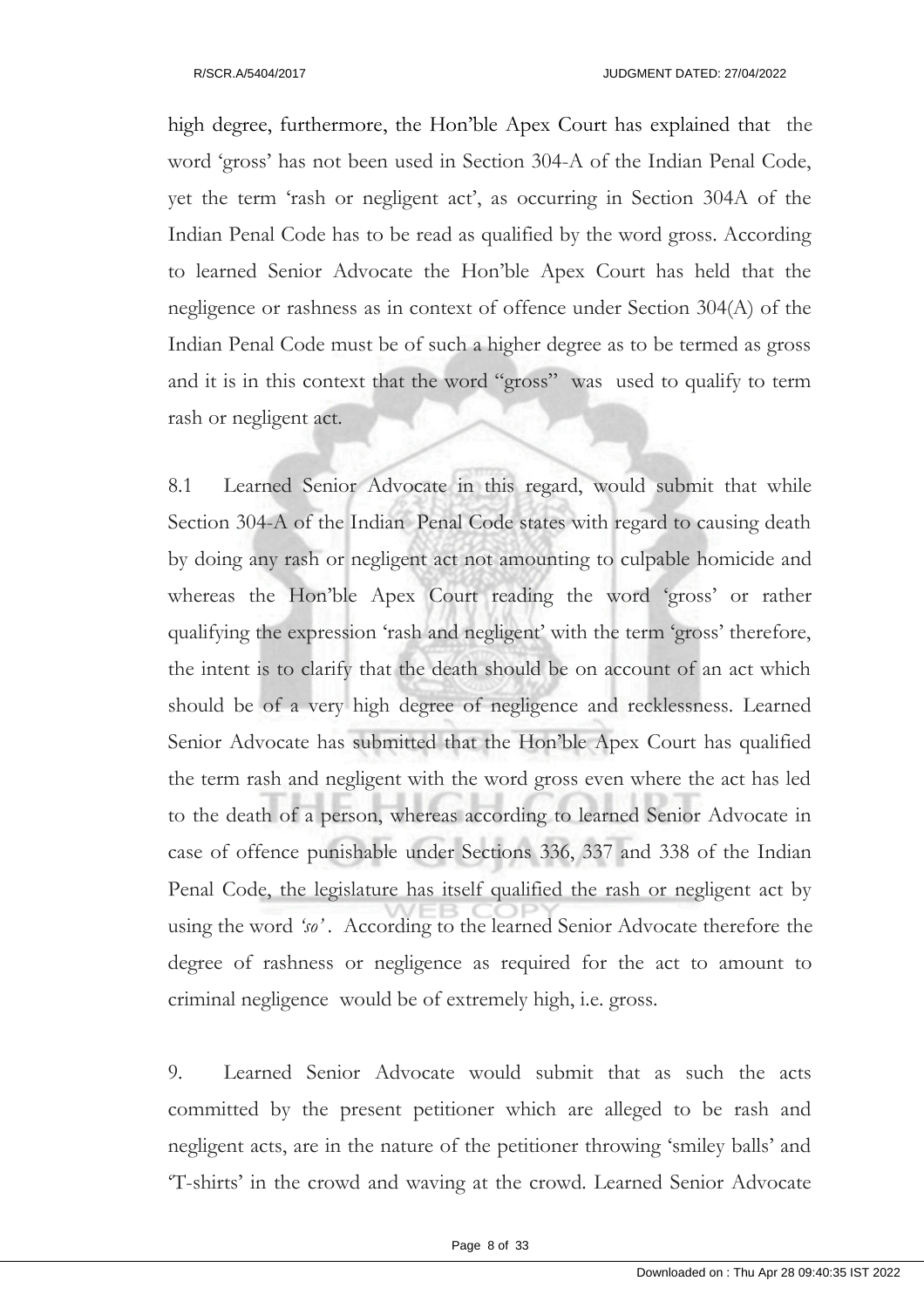would submit that the present petitioner was promoting his movie and during the course of such promotion, having thrown such objects, by no stretch of imagination, it could be considered that the act was so rash or negligent either to endanger human life or personal safety. Learned Advocate would further submit that as such the acts have neither endangered human life or public safety nor has caused hurt or caused any grievous hurt which would justify invoking offences punishable under Sections 336, 337 and 338 of the Indian Penal Code.

9.1 At this stage, learned Senior Advocate would draw the attention of this Court to the report by the Investigating Officer more particularly the conclusion thereof. Learned Senior Advocate would submit that the conclusion inter alia revealed that while the train concerned i.e August Kranti Rajdhani Express would normally stop at platform no. 2 and 3, since there was a crowd which had gathered to see the present petitioner, the train was diverted to platform no.6. The Investigating Officer notes that the petitioner, was present in Coach No. E 4 of the train which had stopped near the stairs of the platform no.6. The Investigating Officer notes that since the coach stopped at such a position, people were forced to stand in a narrow place, to have glimpse of the present petitioner which has resulted in chaos and pushing among the people of the crowd. The Investigating Officer further notes that had the said train stopped a little bit further from the stairs or little bit ahead from the stairs then the persons who had come to see the present petitioner would not have been limited by lack of space to move. Learned Senior Advocate would further refer to the findings of the Inquiry Officer that such placement of the coach was a mistake on the part of the railway authorities. Learned Senior Advocate would also draw the attention of this Court to the statements of witnesses more particularly Police Officials present at the Railway Station to show that some elements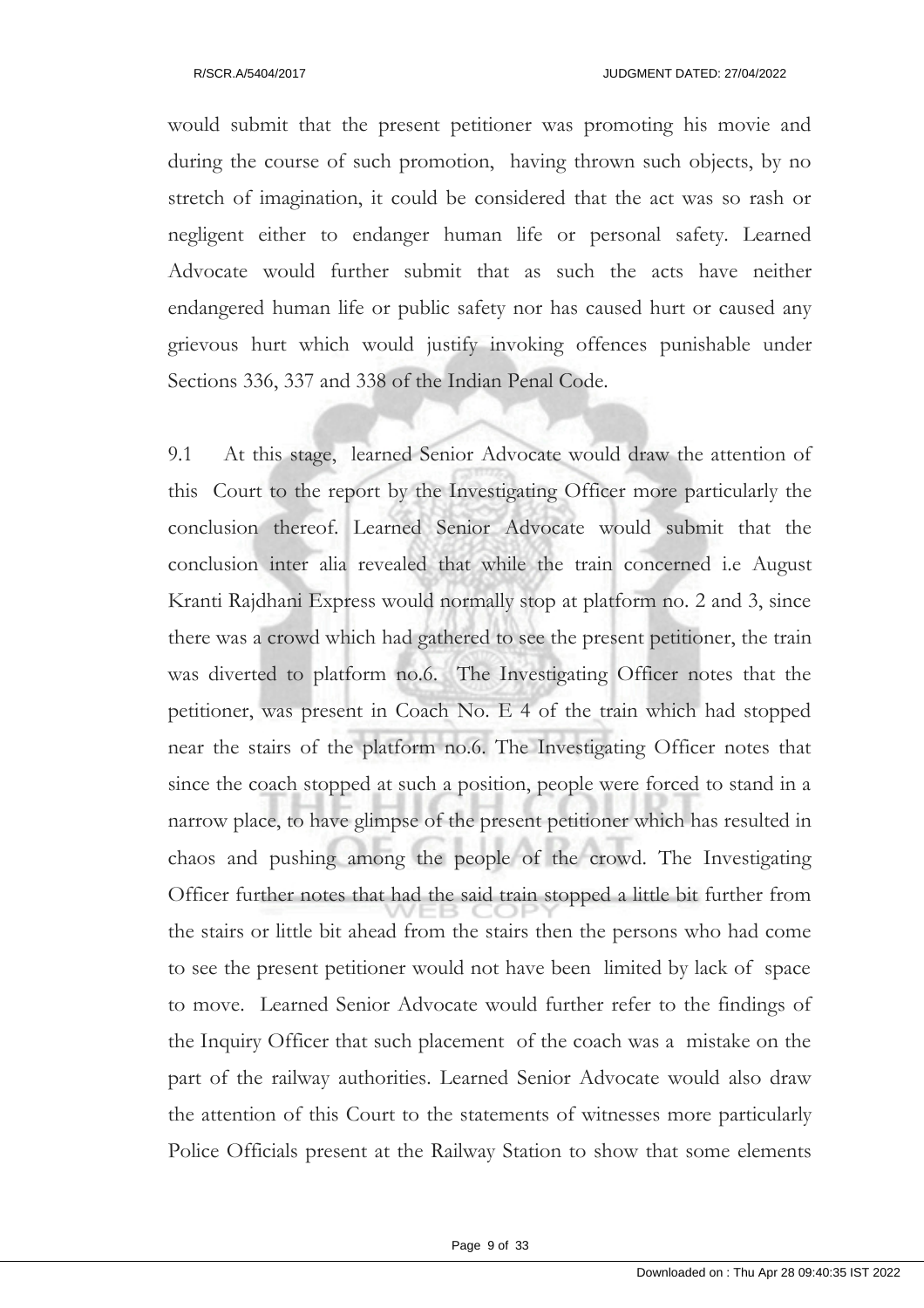of the crowd which had come to see the petitioner had become unruly and started pushing and going forward towards the coach in which the petitioner was travelling and whereas the crowd was chanting that they will not return without seeing the petitioner and whereas since the crowd was going too near the edge of the platform, for their safety mild force was used. Learned Senior Advocate Mr. Thakore would also draw the attention of this Court to the statements of some of the witnesses which would show that the train after having reached the platform and after the petitioner having waved at the crowds etc., had left the station by around 10:51 p.m. where after the train had again stopped suddenly and whereas persons gathered at the railway station had again rushed towards the coach in which the petitioner was travelling which had also led to chaos. Learned Senior Advocate would therefore submit that as such there could not be any act of gross negligence which could be attributable to the present petitioner more particularly even from the Inquiry Report which clearly reveals that there were multiple causes for leading to the chaos.

10. Learned Senior Advocate would further draw the attention of this Court to paragraph no. 38 in case of Jacob Mathew (supra) where the Hon'ble Apex Court according to learned Senior Advocate has inter alia held that the requirement to impose criminal liability under Section 304-A of the Indian Penal Code is that the death should be a direct result of rash and negligent act of the accused and that act must be the proximate and efficient cause without intervention of another's negligence. Learned Senior Advocate has emphasized on the observations of the Hon'ble Apex Court which was also reported in AIR 1965 SC 1616 in case of Kurban Hussain Mohamedalli Bangawalla vs. State of Maharashtra where the Hon'ble Apex Court has observed that the act relying upon observations of the Hon'ble Apex Court in an earlier decision where it had been observed that *"it must be*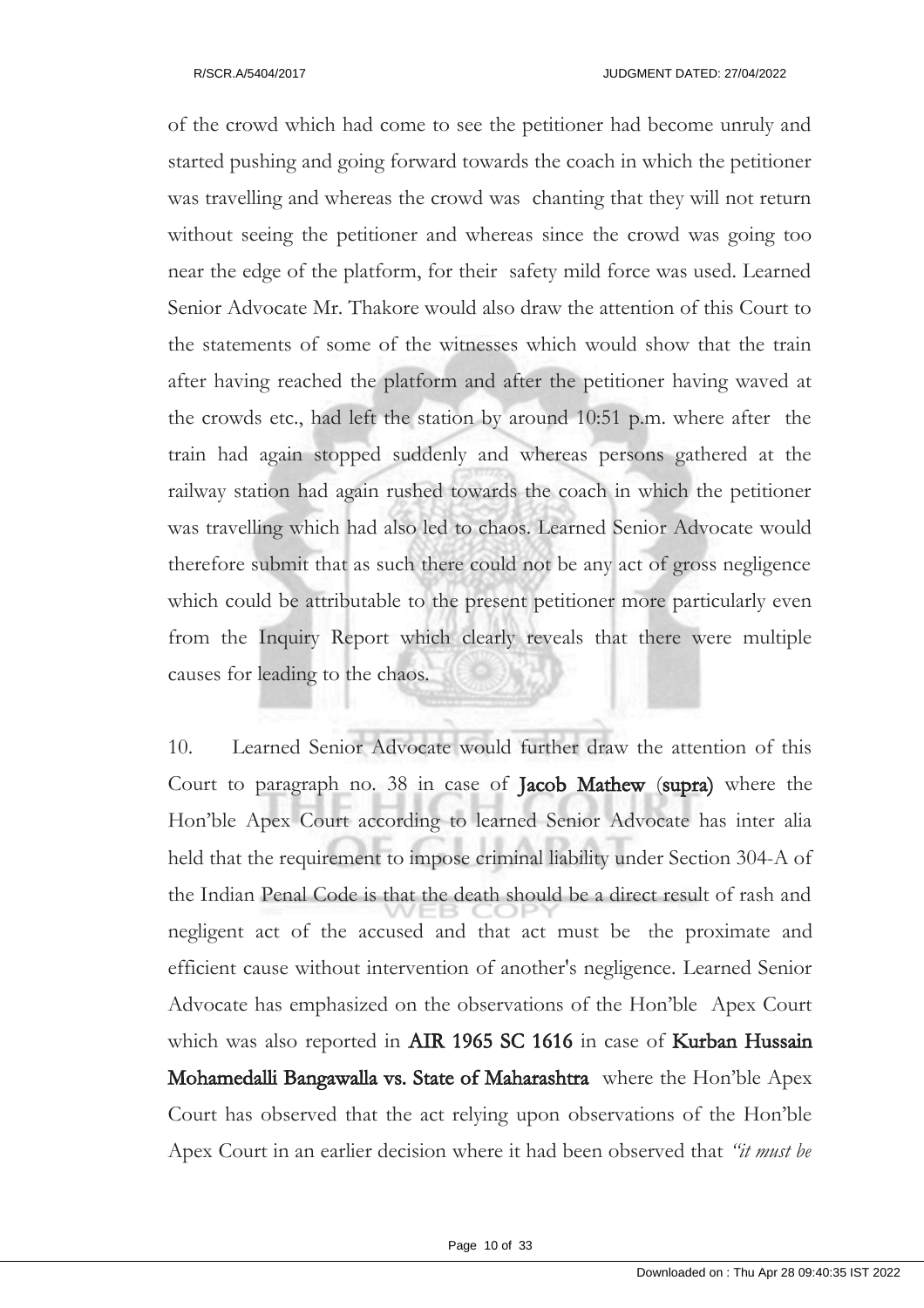*the causa causans; it is not enough that it may have been the causa sine qua non."* Learned Senior Advocate would submit that viewed from the principle as laid down by the Hon'ble Apex Court, the act alleged to have endangered human life or having caused grievous hurt, as the case may be, ought to be the direct result of rash and negligent act of the accused and whereas according to learned Senior Advocate, though there has been no grievous hurt as could be seen from the investigation papers yet any allegation of hurt/ grievous hurt should be direct result of the act of the accused. Learned Senior Advocate would submit that neither the acts of the petitioner of having thrown 'smiley balls' and 'T-shirts' in the crowd or waving at the crowd could have been the '*causa causans'* which had resulted into chaos at the railway station leading to offences being alleged to have been committed by the petitioner.

11. Learned Senior Advocate would further rely upon the decision of the Hon'ble Apex Court in case of Ambalal D Bhatt vs. State of Gujarat reported in AIR 1972 SC 1150. Learned Senior Advocate would submit that the Hon'ble Apex Court in the said decision had inter alia observed that mere fact of the accused contravening certain rules or regulations in the doing of the specific act which caused death of another, would not establish that the death was the result of a rash or negligent act or that any such act was the proximate and efficient cause of the death. Learned Senior Advocate in this context relying upon the said judgement would submit that none of the acts of the petitioner could be said to be, in any manner whatsoever, the proximate and the efficient cause for the alleged incidents of the Railway Station.

12. Learned Senior Advocate would further submit that insofar as the death of the person named in the investigation, while there is no evidence even in the investigation report, that death had been caused on account of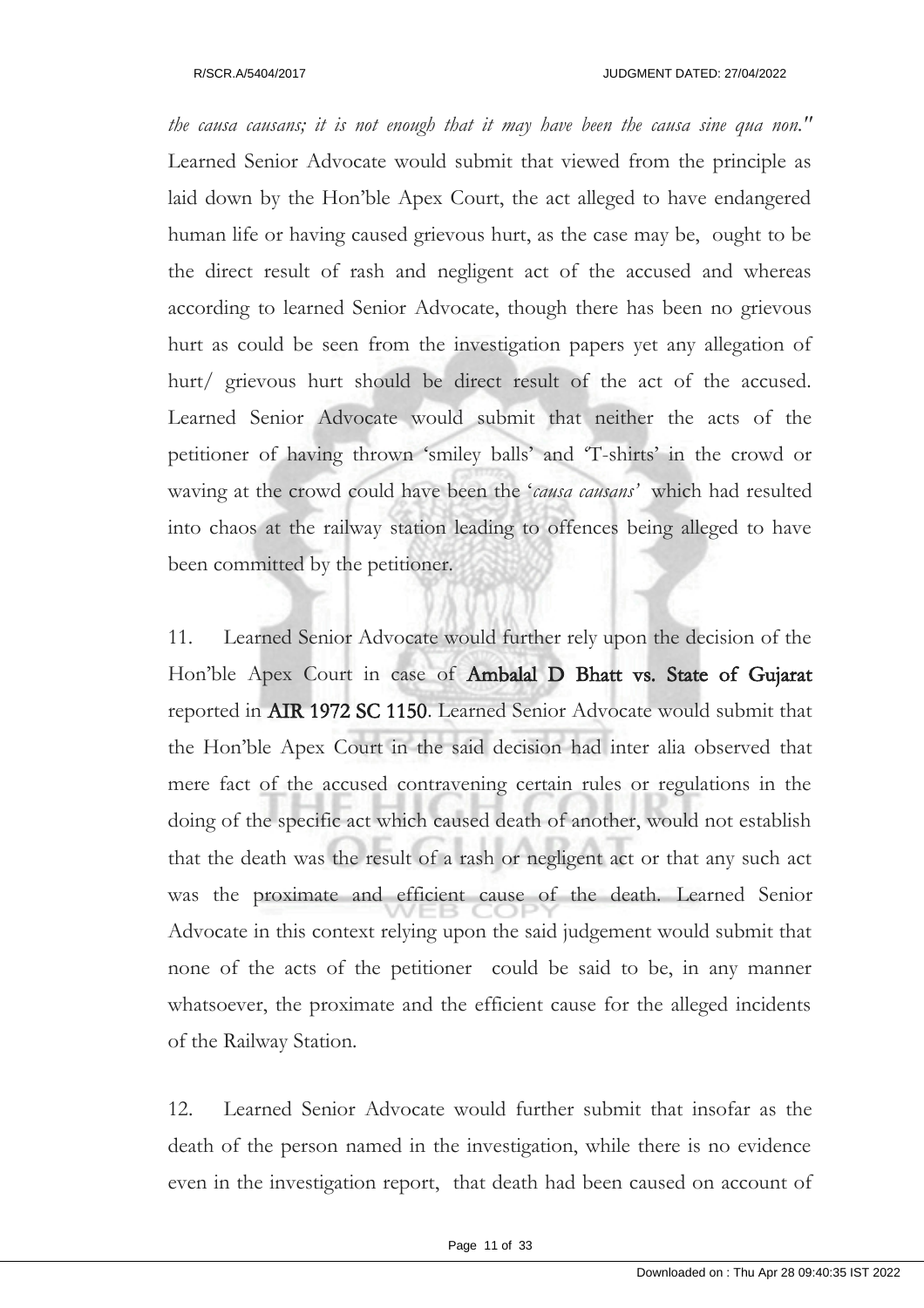any rash and negligent act on part of the petitioner whereas learned Senior Advocate would further submit that neither the act of the petitioner was *causa causans* for the death nor such acts could be said to be the proximate and efficient cause for the same. Learned Senior Advocate would submit that the said conclusion being without prejudice to the unchallenged portion that process had not been issued for offence punishable under Section 304A of the Indian Penal Code.

13. Learned Senior Advocate would further reiterate as such there were multiple causes for the alleged offences which had happened and whereas any act, done by the present petitioner could not be stated to be a proximate cause for the chaos at the Railway Station. Having regard to the submissions made, learned Senior Advocate would submit that the impugned complaint may be quashed by this Court.

14. Having regard to the submissions as above learned Senior Advocate would submit that the rash or negligent act as claimed, cannot be mere rash or negligent act rather according to learned Senior Advocate when the Hon'ble Apex Court has qualified the term rash and negligent act by using the word 'gross', even in a case where rash and negligent act has resulted in death of person then in that case the legislature itself termed 'rash or negligent' to be qualified by the term '*so'* the degree of rashness and negligence should be very high degree, which is completely absent in the instant case. Therefore, according to learned Senior Advocate the impugned complaint may be quashed by this Court.

15. Learned Public Prosecutor Mr. Mitesh Amin appearing on behalf of the respondent-State would submit that while the proceedings had arisen on account of a private complaint preferred by the respondent no.2 herein but ultimately the report has been prepared by the Investigating Officer which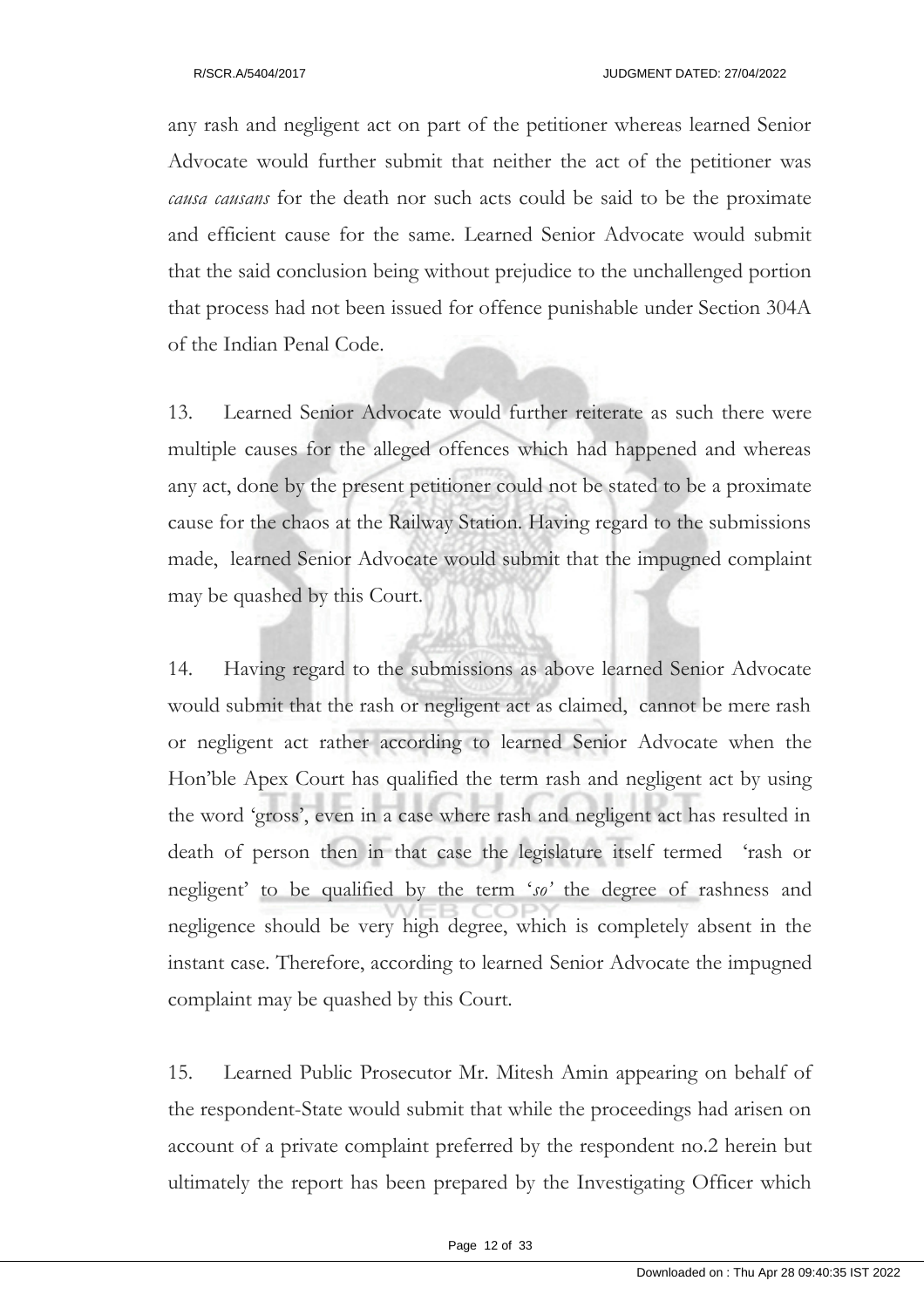would be the crux of the issue. Learned Public Prosecutor has fairly submitted that there is no material as could be found in the report from which it could be stated that any act on part of the present petitioner was stated to be endangering human life or public safety or would be proximate cause for the death of the person concerned. Learned Public Prosecutor would also fairly submit that as per the judgements cited by learned Senior Advocate, the acts of the petitioner could not be termed as "so rash or negligent", which would either endanger human life or personal safety of any person or which would cause any grievous hurt to any person". In any case learned Public Prosecutor would submit that perusal of the report does not indicate that any of the acts of the petitioner were the proximate cause for the incidents which happened at the Railway Station.

15.1 This Court had requested the learned Public Prosecutor to make submission as to whether the application of the family members of the deceased, ought to be considered by this Court at this stage and whereas learned Public Prosecutor has fairly pointed out that since the present proceedings arise from a private complaint, the family of the victim not having initiated or contested in any of the proceedings in the interregnum period of approximately 5 years, while this Court may not consider the application but at the same time learned Public Prosecutor would submit that in view of the fact that the applicants may have something to say more particularly since they are claiming that the unfortunate event of death had occurred at the Railway Station therefore applicants may be permitted to intervene.

16. Learned Advocate Mr. Ramnandan Singh for the complainant has vehemently opposed the present petition. Learned Advocate would specifically draw the attention to the permission given by the railway authorities dated 23.01.2017 to promote the movie in question. Learned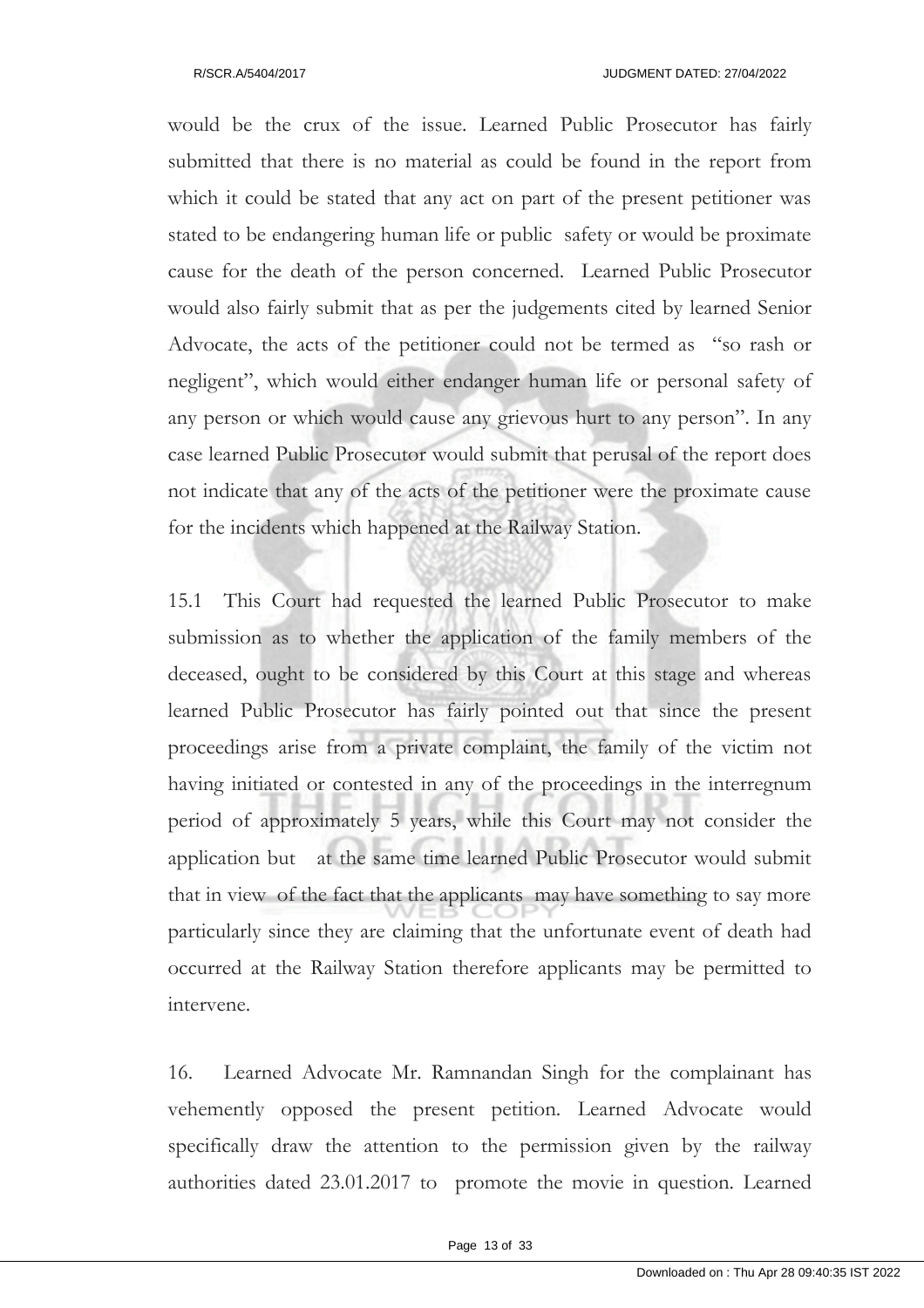Public Prosecutor would submit that the terms and conditions of the permission in question more particularly clause (5) of the terms and conditions would reveal that the railway administration inter alia required strict compliance and adherence of the safety and security of Railway Personnel, Public, Railways, property and assets. Learned Advocate would submit that the said clause inter alia requires that the party carrying out the shoot shall be solely responsible for the safety and security of the members of the shooting-crew etc. and whereas, learned Advocate has emphasized that the railway administration could not be in any way held responsible for injury or loss of life of any member of the shooting crew.

17. Learned Advocate Mr. Ramnandan Singh on behalf of respondent no.2 had also drawn attention of this Court to Section 336 of the Indian Penal Code. Learned Advocate would submit that the term "so rashly or negligently" has to be read in context of the facts and situation more particularly, according to learned Advocate the act on part of the present petitioner had clearly endangered the human life therefore according to the learned Advocate Mr. Singh, a proper trial would be the right remedy for the petitioner to prove that the acts committed were not of such nature that would endanger human life.

18. Learned Advocate would further rely upon the order dated 11.07.2017 by the learned Magistrate whereby summons has been issued to the present petitioner. Learned Advocate would submit that the learned Magistrate has clearly observed that the petitioner was knowing that the action on his part would cause chaos and yet, he had done the act negligently and recklessly. Learned Advocate Mr. Singh would submit that learned Magistrate prima facie has come to such conclusion, thus this Court may not interfere at this stage.

**F GUIARAT**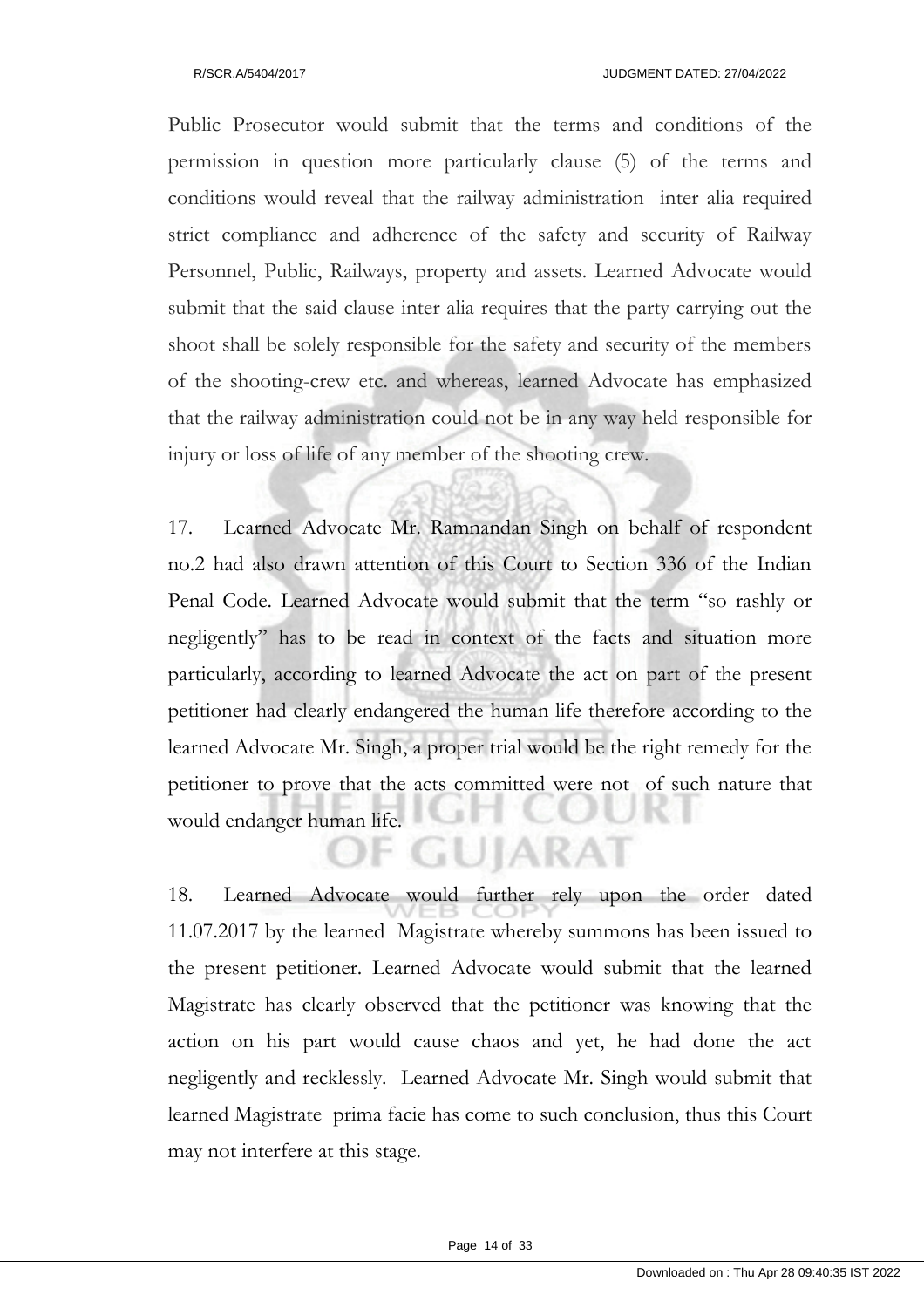19. Learned Advocate had further relied upon the decision of the Hon'ble Apex Court in case of Fiona Shrikhande vs. State of Maharashtra reported in (2013) 14 SCC 44 . Learned Advocate would submit that while the Magistrate had after prima facie coming to conclusion, issued summons upon the present petitioner, that may not be the stage at which this Court would interfere and set aside the said exercise. Learned Advocate would rely upon the observations of the Hon'ble Apex Court that at the complaint stage, the Magistrate is merely concerned with the allegation made out in the complaint and has only to prima facie satisfy whether there are sufficient grounds to proceed against the accused and it is not the province of the Magistrate to enquire into a detailed discussion on the merits or demerits of the case.

20. Learned Advocate has further relied upon the decision of the Hon'ble Apex Court in case of State of Gujarat vs. Afroz Mohammed Hasanfatta reported in (2019) 20 SCC 539. Learned Advocate Mr. Singh would submit that the Hon'ble Apex Court has reiterated that at the stage of issuing process, the Court is not required to embark upon the possible defences and the Court would also not require to examine the merits and demerits of the case in question. Learned Advocate would therefore submit that at this stage this Court may not interfere with the order of the learned Magistrate.

21. Learned Advocate Mr. Kharadi on behalf of learned Advocate Mr. M.M. Madni had been permitted to argue on behalf of the applicants in Criminal Misc. Application No. 1 of 2022. Learned Advocate would submit that act of the petitioner of throwing 'smiley balls' and 'T-shirts' was in fact a rash and negligent act on the part of the petitioner more particularly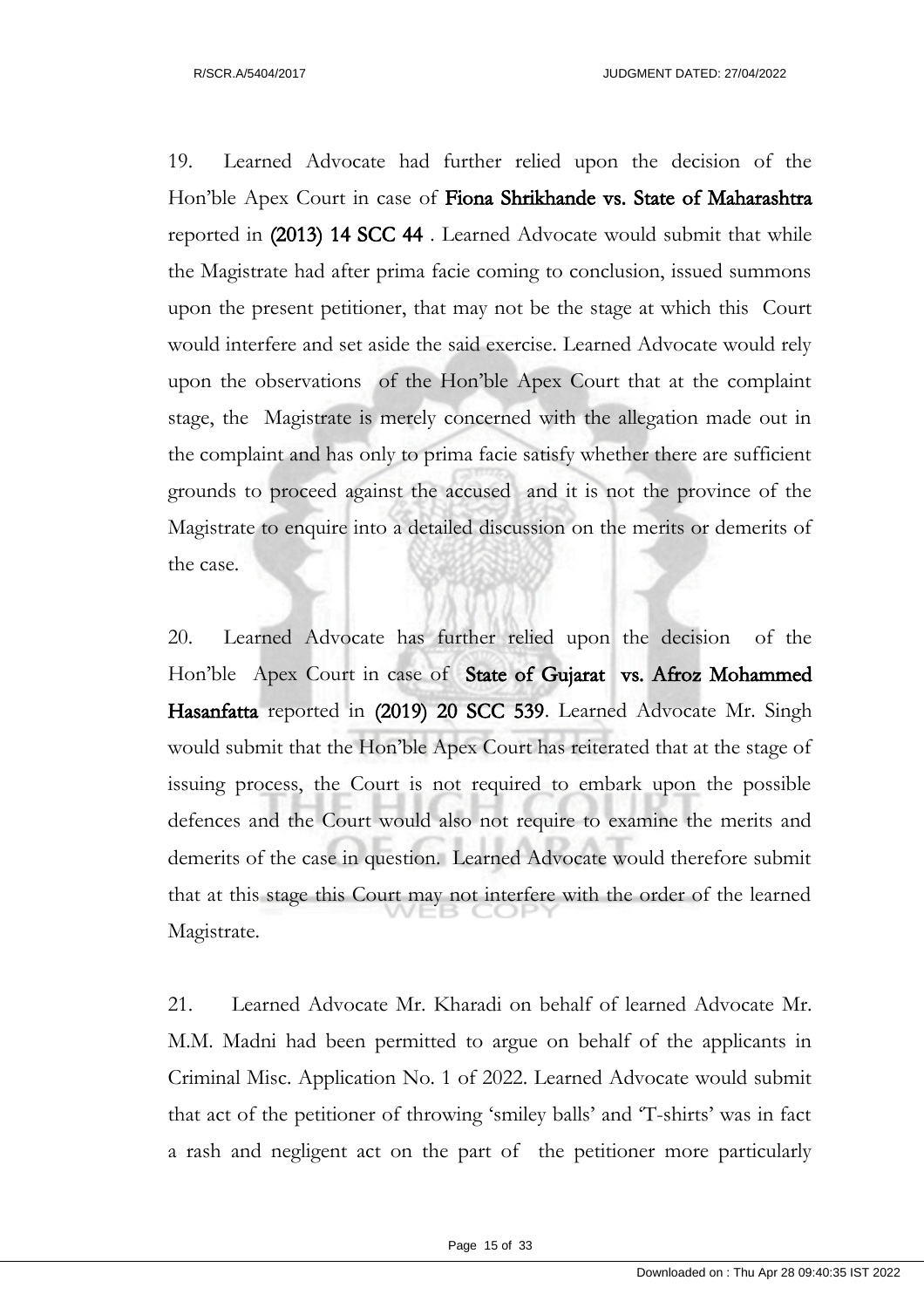according to learned Advocate Mr. Kharadi such acts having endangered the human life and also causing a grievous hurt as the case may be. Learned Advocate Mr. Kharadi at this stage had submitted that the petitioner being charged with the offence in question and whereas from the investigation report prima facie case being made out against the petitioner of having committed rash and negligent act, this Court may not interfere at this stage and whereas the petitioner may approach the learned Trial Court in exercise of remedies available under the law. Thus submitting, learned Advocate has requested this Court not to interfere with the impugned complaint at this stage.

22 . Heard learned Advocates for the respective parties who have not submitted anything else.

23. At the outset, insofar as the applicants of Criminal Misc. Application No. 1 of 2022 are concerned, the said applicants seek to be impleaded as party respondents in the present petition or had requested for permission to intervene in the application. It appears that applicants though are the legal heirs of the person who is stated to have expired after the incident at the railway station on the concerned day, even at the relevant point of time had chosen not to have post-mortem of the dead body done. The investigation report shows that at the relevant point of time the Doctor concerned had opined that death was on account of Cardiac Arrest and whereas the Doctor had recommended having a post-mortem of the body which has been refused by the family of the deceased. It appears that thereafter while respondent no.2 had filed the complaint before the learned Magistrate, after the inquiry as referred to hereinabove, though the complaint inter alia alleges offence punishable under Section 304A of the Indian Penal Code yet the learned Magistrate had thought it appropriate to issue summons only with regard to Sections 336, 337 and 338 of the Indian Penal Code. The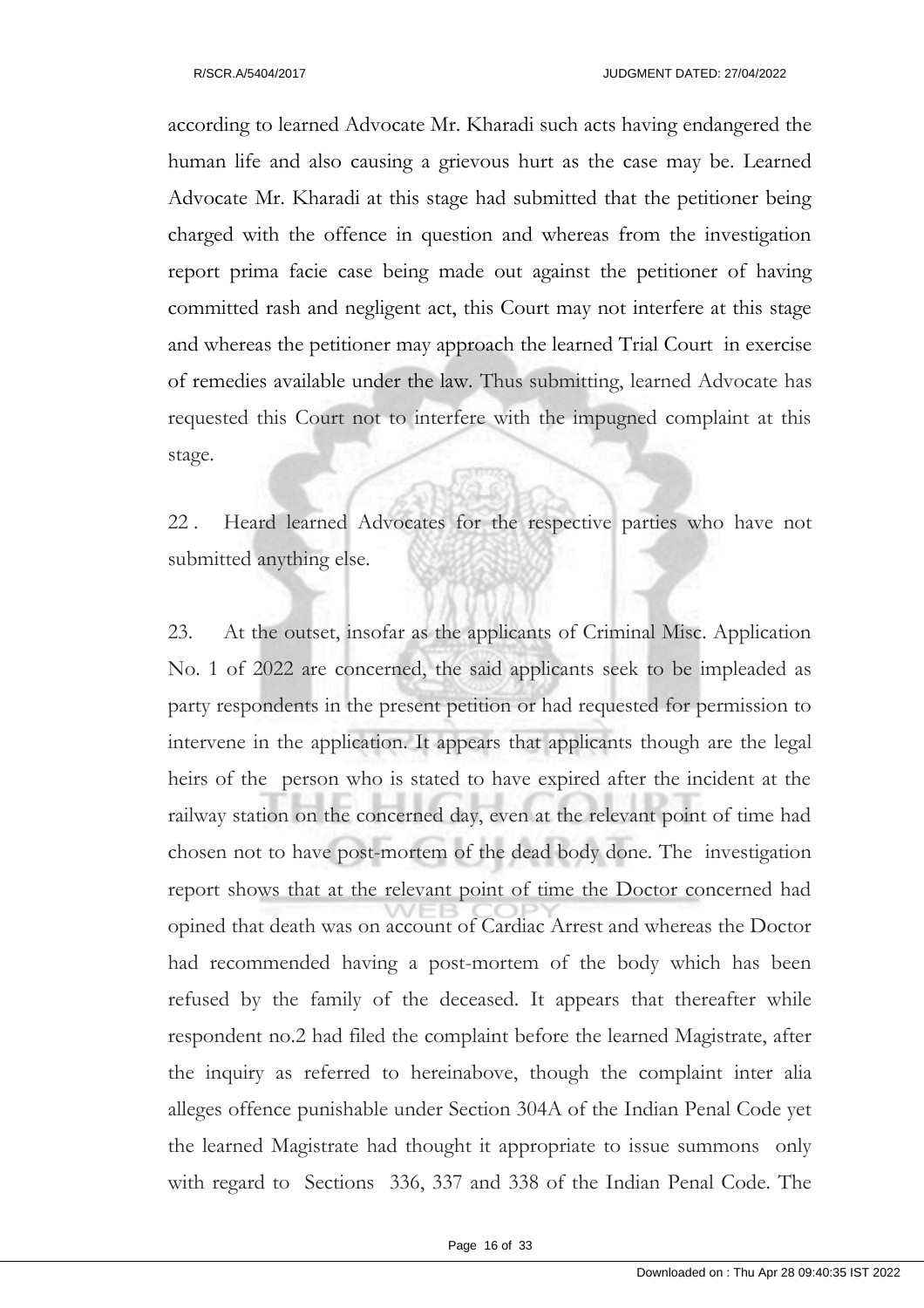applicants had not challenged the said order of the year 2017 till date.

24. Having regard to the said circumstances, this Court deems it appropriate not to join the said applicants as party respondents in the present petition and whereas as noted hereinabove, this Court had permitted the applicants to intervene in the present petition and whereas submissions by learned Advocate for the applicants in the said application have been taken into consideration.

25. Insofar as the principle issue is concerned, while the learned Senior Advocate on behalf of the petitioner has attempted to submit that the act on part of the petitioner would neither amount to an act of criminal negligence nor was any act on part of the petitioner directly responsible for any incident that had happened at the Railway Station on that particular date. Such contention while it is supported by the State, is sought to be questioned by the complainant. Having regard to the said position at this stage it would be beneficial to refer to the observations of the Hon'ble Apex Court insofar as the aspect of negligence and criminal negligence is concerned. In case of Jacob Mathew(supra) the Hon'ble Apex Court had after elaborately discussing various aspects of the term negligence had inter alia concluded as regards the ordinary meaning of the term negligence at paragraph no. 48(1) which is reproduced hereinbelow for benefit:

 $48.$ 

(1) Negligence is the breach of a duty caused by omission to do something which a reasonable man guided by those considerations which ordinarily regulate the conduct of human affairs would do, or doing something which a prudent and reasonable man would not do. The definition of negligence as given in Law of Torts, Ratanlal & Dhirajlal (edited by Justice G.P. Singh), referred to hereinabove, holds good. Negligence becomes actionable on account of injury resulting from the act or omission amounting to negligence attributable to the person sued. The essential components of negligence are three: 'duty', 'breach' and 'resulting damage'."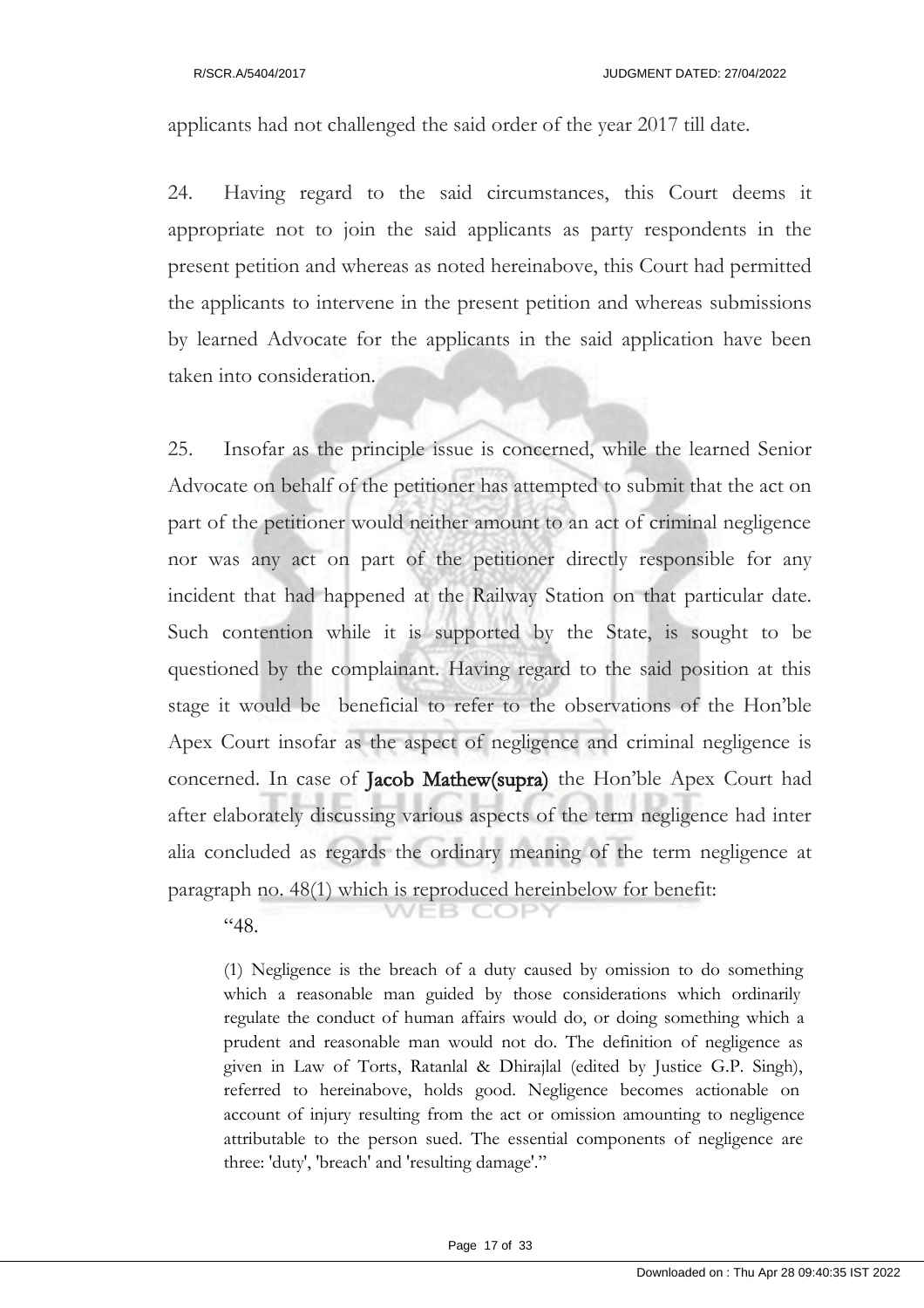25.1 Furthermore at paragraph no. 48(5) the Hon'ble Apex Court has explained the difference between negligence in civil law and negligence in criminal law. The said paragraph is quoted hereinbelow for benefit:

"48.

(5) The jurisprudential concept of negligence differs in civil and criminal law. What may be negligence in civil law may not necessarily be negligence in criminal law. For negligence to amount to an offence, the element of *mens rea* must be shown to exist. For an act to amount to criminal negligence, the degree of negligence should be much higher i.e. gross or of a very high degree. Negligence which is neither gross nor of a higher degree may provide a ground for action in civil law but cannot form the basis for prosecution."

25.2 The Hon'ble Apex Court has also observed with regard to the general principle of *res ipsa loquitur* at paragraph no. 48 (8). The same being relevant for the present purpose is quoted hereinbelow:

"48.

(8) Res ipsa loquitur is only a rule of evidence and operates in the domain of civil law specially in cases of torts and helps in determining the onus of proof in actions relating to negligence. It cannot be pressed in service for determining per se the liability for negligence within the domain of criminal law. Res ipsa loquitur has, if at all, a limited application in trial on a charge of criminal negligence."

26. Having regard to the observations of the Hon'ble Apex Court as quoted hereinabove it could be stated that insofar as the ordinary meaning of the term negligence, the same would amount to an act of a breach of duty caused by omission to do something or commission of doing some act which should not have been done more particularly in context of a reasonable man guided by considerations which regulate the normal conduct of human affairs. In other words wherever the term negligence is used in its normal sense, the same would require doing something which should not be done or not doing something which should be done more so the acts of doing and not doing being in the context of how a reasonable person would or would not act in the given circumstances. Furthermore, for negligence to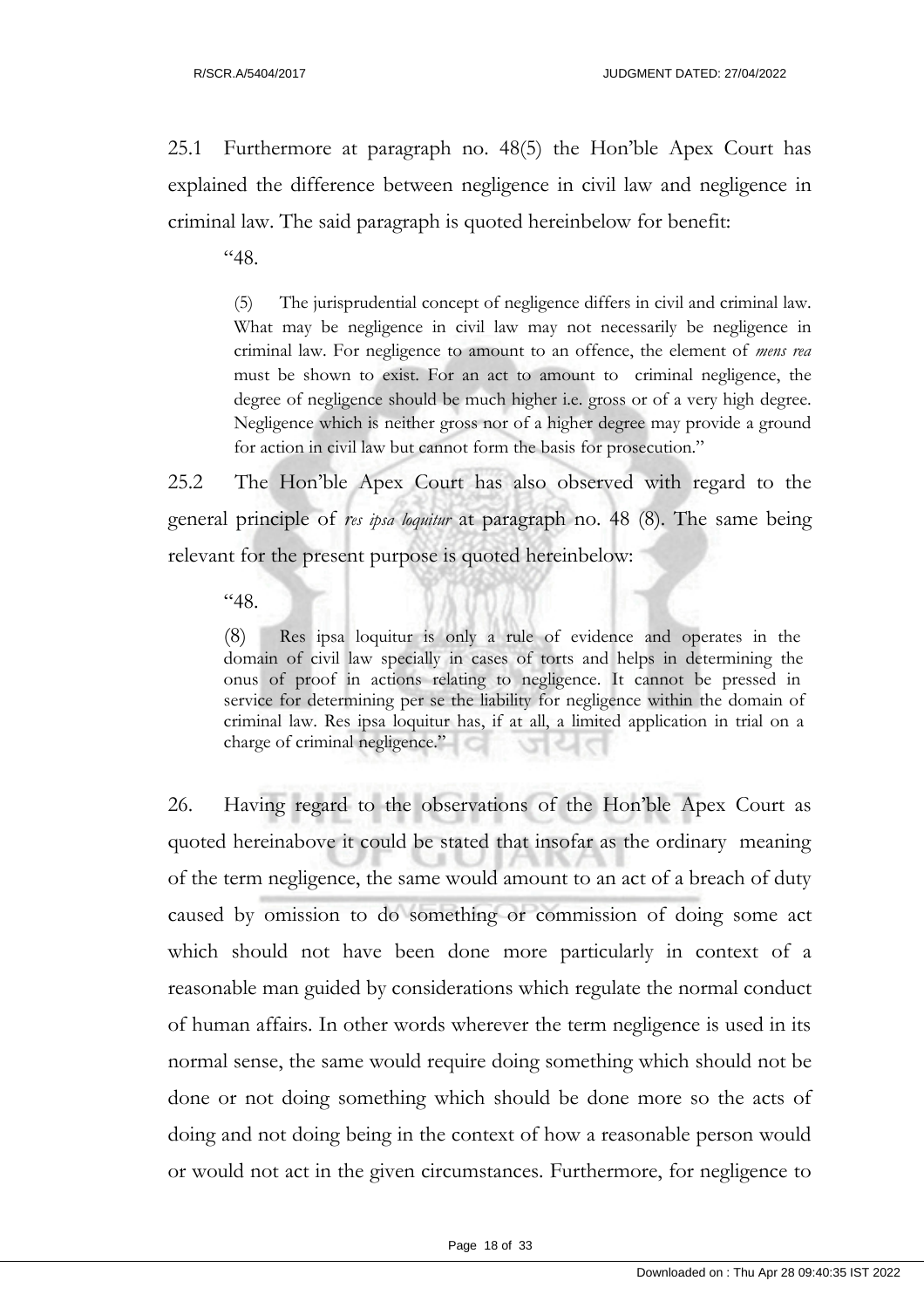become actionable there has to be an injury resulting from the negligence in doing something or in not doing something. According to the Hon'ble Apex Court there are three essential components of negligence i.e. (a) duty, (b) breach and (c) resulting damage.

26.1 Insofar as the difference between negligence in civil and criminal law, the Hon'ble Apex Court has inter alia observed and clarified that a negligence in civil law may not be necessarily a negligence in criminal law. According to the Hon'ble Apex Court for negligence to amount to an offence the element of *mens rea* i.e culpable state of mind should be shown to exist. Furthermore according to the Hon'ble Apex Court for negligence to be termed as criminal negligence, the degree of negligence should be of a much higher level i.e. gross negligence of a very higher degree. Furthermore the Hon'ble Apex Court has also clarified that negligence which is neither gross nor of a higher degree cannot be basis for prosecuting a person and there may be a remedy in the civil law with regard to the same.

26.2 It would be further relevant to mention that the normal rule of r*es ipsa loquitur* i.e a thing speaks for itself, may not be available for determining per se whether any liability could be attributed for negligence within the realm of criminal law.

**WEB COPY** 

27. It would also be relevant in the above context to refer to observations of the Hon'ble Apex Court in case of Kurban Hussain Mohamedalli Bangawalla (supra). At this stage it would be relevant to note that while the case before the Hon'ble Apex Court was with regard to an offence under section 304A of the Indian Penal Code but at the same time in the considered opinion of this Court, the observations therein would be beneficial for the purpose of deciding the present issue. The Hon'ble Apex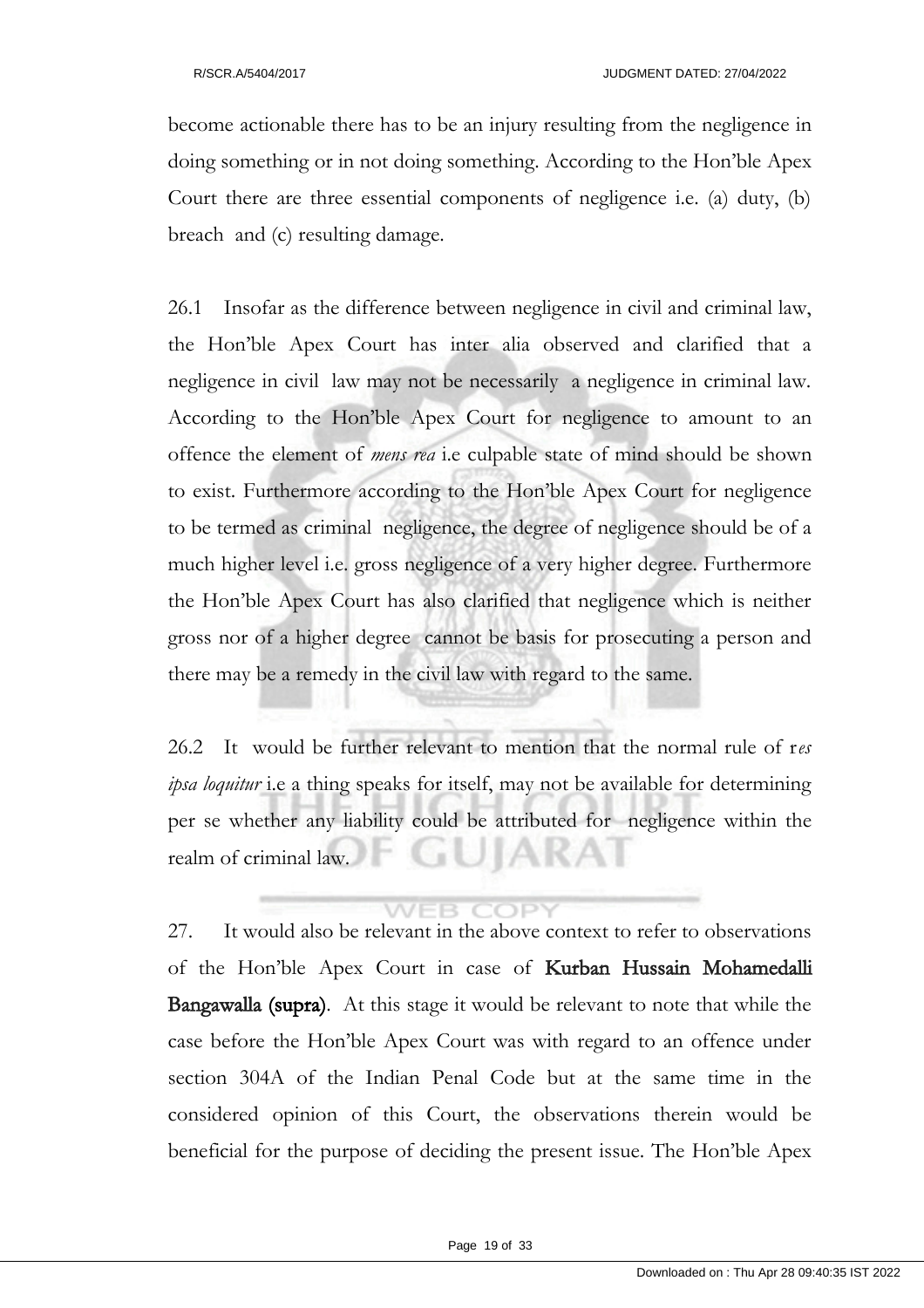Court at paragraph no. 4 of the said decision had approved of a view taken by the Bombay High Court which reads as under:.

" To impose criminal liability under s. 304-A, Indian Penal Code, it is necessary that the death should have been the direct result of a rash and negligent act of the accused, and that act must be the proximate and efficient cause without the intervention of another's negligence. It must be the cause causans; it is not enough that it may have been the *cause sine qua non."*

27.1 The Hon'ble Apex Court has held that insofar as offence punishable under Section 304A, death should have been on account of and a direct consequence of rash and negligent act on part of the accused and whereas the act must be the proximate and efficient cause for the death. What would be relevant to observe herein is that the term proximate and efficient have been qualified by stating that the death should have been as a direct result of the rash and negligence act of the accused without any intervention from negligence of any other person. Meaning thereby that the alleged act on part of the accused should be the act which led to the death and there should not be any intervening or contributory negligence of any other person including of the deceased. The Hon'ble Apex Court has further approved the observation that the death should be the "*causa causans;"* i.e the real, proximate, or main cause of something; the final link in the chain of causation (Oxford Dictionary) and whereas it is not enough that the act should be the "*causa sine qua non"* i.e a necessary cause or condition ( Merriam – Webster Dictionary) . Thus it appears that the distinction that is sought to be drawn is that while there may be contributing or even necessary cause being a rash and negligence act, without which rash and negligence act, the death may not have occurred but that would not meet with the test of law. Rather what is required is that rash and negligent act should be the real and proximate i.e. the final link in the chain of causation. Thus while there may have been various rash and negligent acts, which may have contributed to the death but such acts would not be enough to impose

Page 20 of 33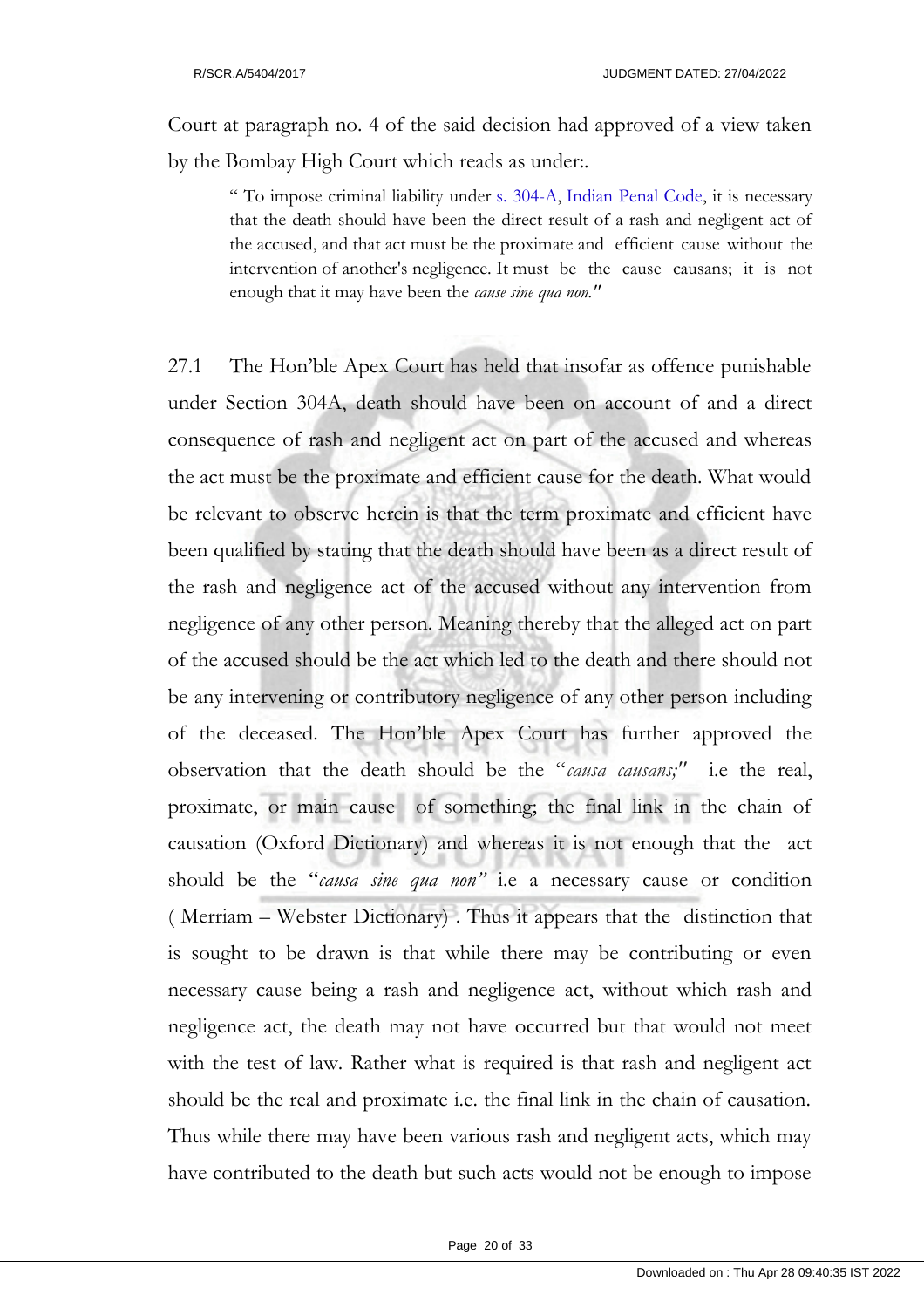criminal liability under Section 304A of IPC rather it is that one act or acts of criminal negligence in question, on account of which the death had occurred which would attract the criminal liability. To put in a different words if that final act had not taken place then the death would not have occurred.

28. In case of Ambalal D Bhatt vs. State of Gujarat reported in AIR 1972 SC 1150 the Hon'ble Apex Court has inter alia observed that merely on account of the fact that the accused had contravened certain rules and regulations in doing of an act which had caused death of another would not make that person liable to be prosecuted for an offence under Section 304A of the Indian Penal Code. According to Hon'ble Apex Court unless the death was the direct consequence of the rash and negligent act, mere breach of rules in doing of an act which caused death would not be enough to allege criminal liability under Section 304A of the Indian Penal Code.

29. Now coming to the offences alleged against the petitioner, the learned Magistrate has issued process against the petitioner for commission of offences punishable under Sections 336, 337 and 338 of the Indian Penal Code. Section 336 prescribes punishment for endangering human life or personal safety of others by doing a rash and negligent act. Section 337 prescribes punishment for causing hurt to a person by doing a rash or negligent act which endangers human life or personal safety of others. Section 338 prescribes punishment for causing grievous hurt to a person by an act done by a rash or negligent act which endangers human life or the personal safety of others.

29.1 A plain reading of the scheme of the section would reveal that the act which is sought to be punished is the act which is done rashly or negligently

Page 21 of 33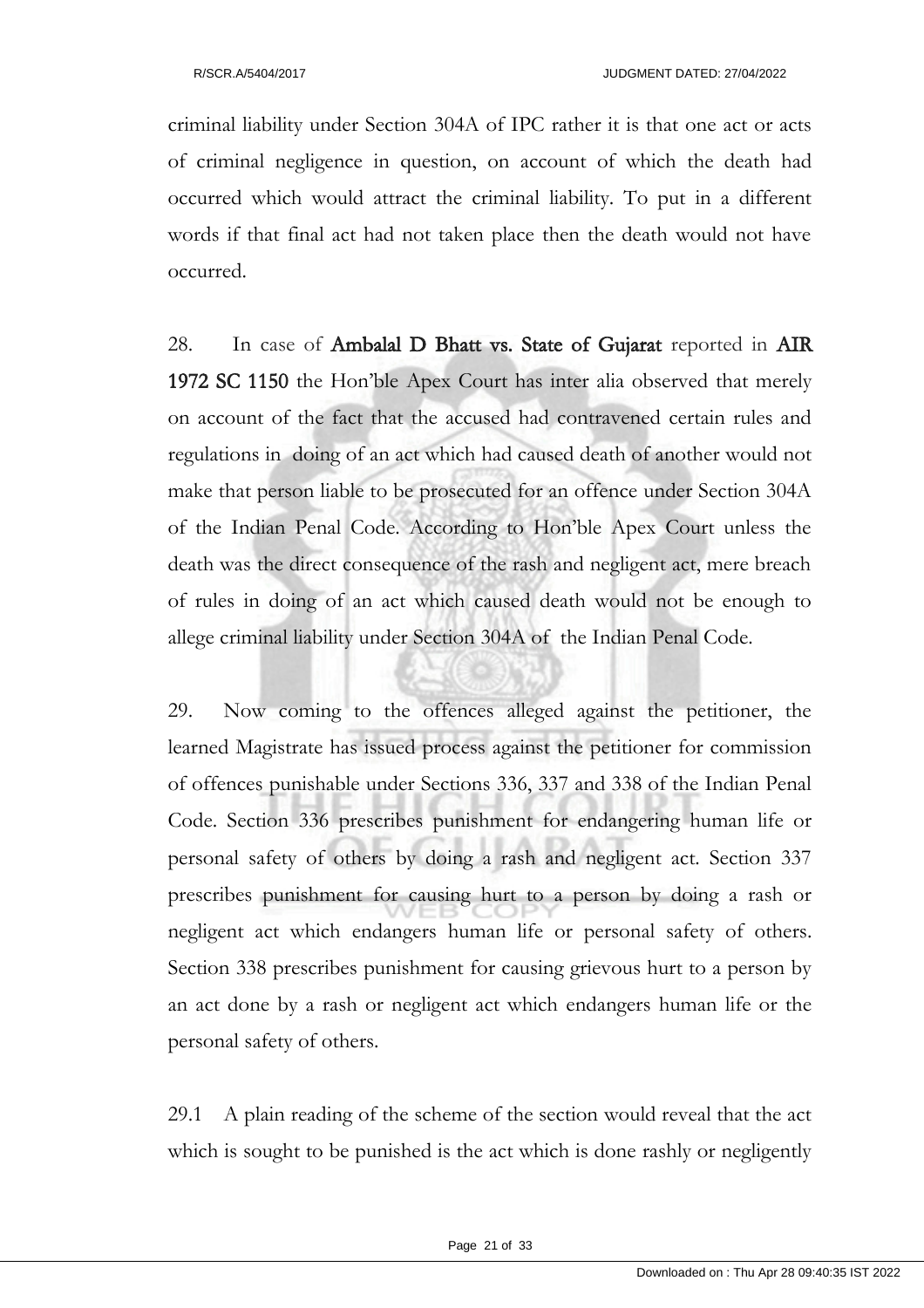resulting in either endangering of human life or personal safety. Under Section 336 of the Indian Penal Code no injury is envisaged to any person whereas under Section 337 of the Indian Penal Code an injury of hurt or simple hurt is envisaged and under Section 338 injury in the nature of grievous hurt is being envisaged more particularly on account of an act done so rashly or negligently.

29.2 It would also be relevant to note that in all the three sections the term rashly or negligently has been qualified by the word *'so'*. It would also be pertinent to note here that the sections are placed in an ascending order insofar the consequence of the rash and negligent act, as observed hereinabove, Section 336 speaks about rash and negligent act, endangering human life and public safety of others where no injury is envisaged. Section 337 envisages simple injury on account of rash and negligent act and section 338 envisaging simply injury on account of rash and negligent act. Section 338 envisaging injury of grievous hurt by the rash and negligent act. The next section in that order would be death which is caused on account of rash and negligent act of the accused. The said act being punishable under Section 304A of the Indian Penal Code. As discussed hereinabove insofar as rash and negligent act resulting into the death of a person the rash and negligent act has not been qualified by the word *'so'*. On the other hand as noted hereinabove Sections 336, 337 and 338 of the Indian Penal Code qualifying the rash or negligent act with the word *'so'* . Again it would be pertinent to mention here that as noted hereinabove the Hon'ble Apex Court in case of Jacob Mathew(supra) has held that while the word gross has not been used in Section 304-A of the Indian Penal Code yet since the requirement of negligence or recklessness in criminal law is of a high degree therefore, the expression rash or negligent act has to be read as qualified by the word "grossly".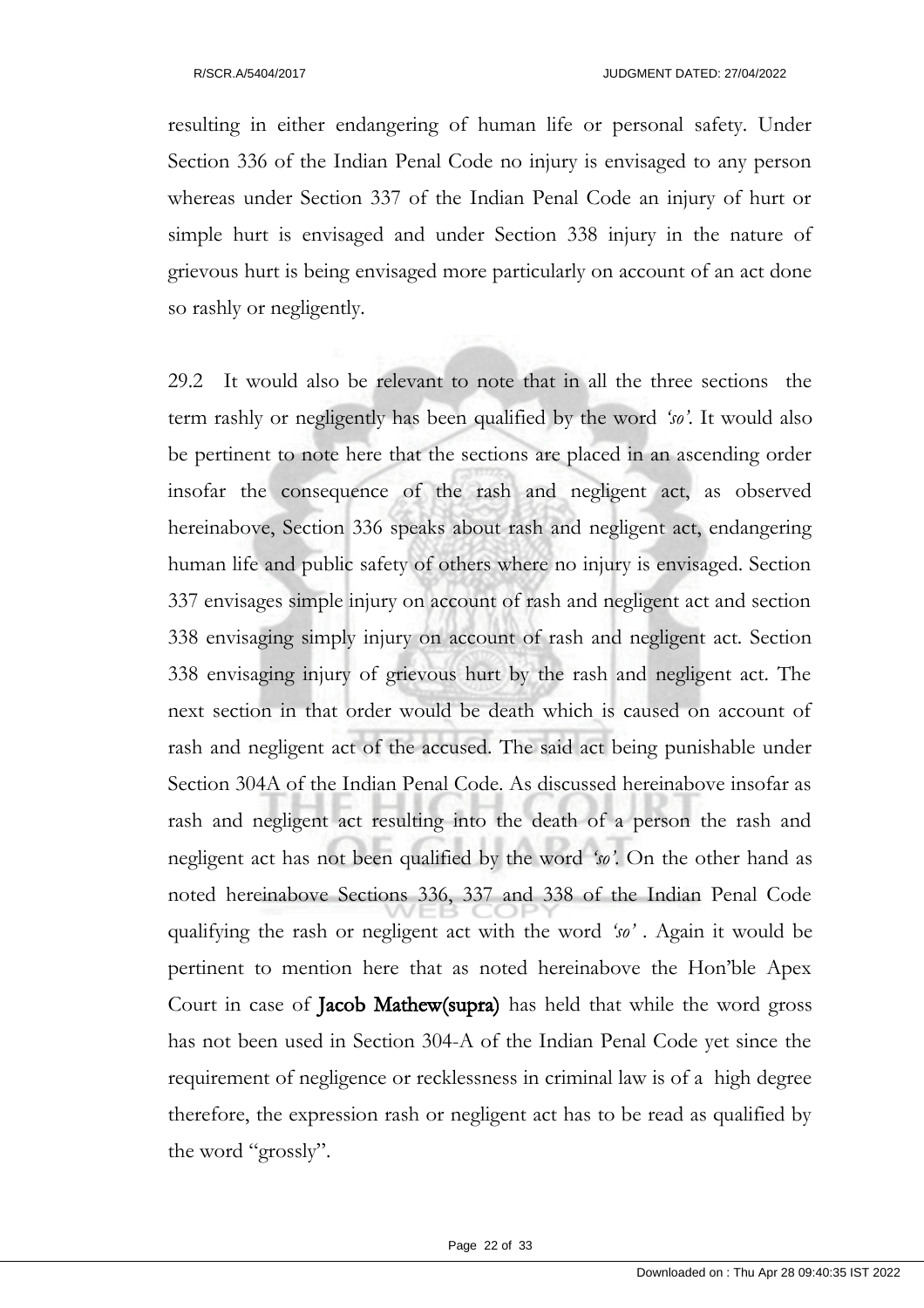29.3 The primary ingredient of offence punishable under Section 336, 337 and 338 and offence punishable under Section 304A is that the act concerned should be done rashly or negligently. Though the consequence of the rash and negligent act and the resultant punishment are varying as per the gravity of the consequence but at the same time the underlying factor to impose criminal liability in all the above sections being that the act should be done rashly or negligently. While the Hon'ble Apex Court in case of Jacob Mathew (supra) has inter alia held that the term rash and negligent to be read as qualified by the word 'gross' whereas insofar as Sections 336, 337 and 338, the statute itself has qualified the expression rashly or negligently with the term 'so'. Furthermore in case of Jacob Mathew (supra) the Hon'ble Apex Court has also held that for negligence to amoutn to criminal negligence, the degree of negligence should be very high, i.e gross. It could thus be held that for an act to amount to criminal negligence as per Section 336, 337 and 338, the negligence should be of a higher degree. For an act to be categorized as a rash and negligent act under Sections 336, 337 and 338, it is required to be shown that the recklessness or negligence was of a very high degree.

# **HE HIGH COURT**

30. As far as the facts of the present case are concerned, as observed hereinabove, parties are ad-idem as regards the act done by the present petitioner and the question is to find out whether such acts were so rash or negligent i.e the rashness or recklessness was of such a higher degree to come in the ambit of Sections 336, 337 and 338 of the IPC. This Court notes that the petitioner herein is an Actor and whereas he was at the relevant time promoting his upcoming movie. The permission of the railway authorities had been sought for and whereas the said permission had been granted. The petitioner upon seeing the crowd at the relevant point of time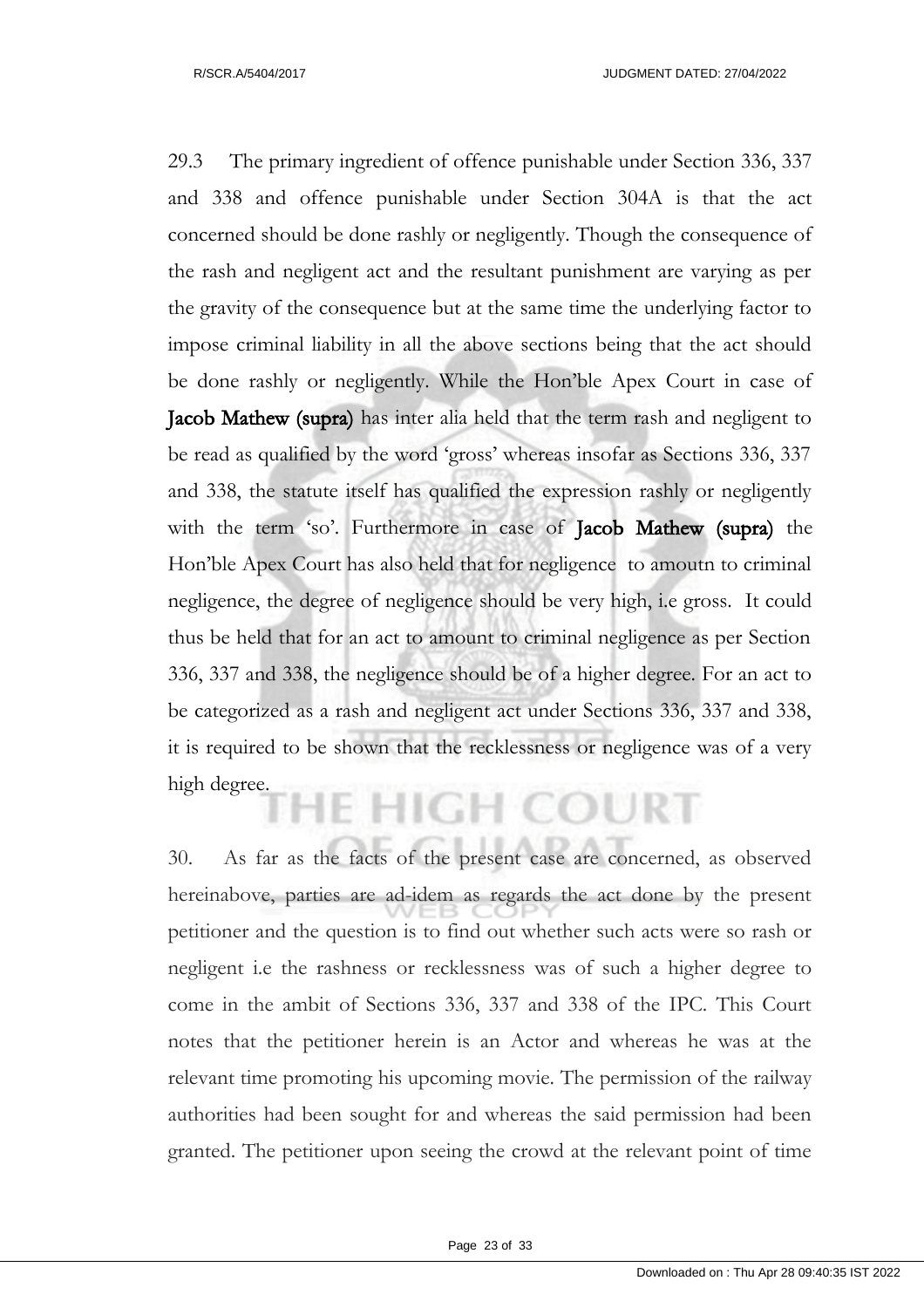had waved and had thrown 'smiley balls' and 'T shirts' as part of promoting the movie in question. As rightly submitted by the learned Public Prosecutor for the State, such acts on part of the petitioner could not be stated to be acts of a very high degree of negligence or recklessness, which would attract the rigors of offence punishable under Sections 336, 337 and 338 of the Indian Penal Code.

30.1 It would be further pertinent to mention here that from the investigation/ inquiry report which has been submitted to the learned Magistrate by the Investigating Officer it also appears that there may be other intervening circumstances which had led to some unruly incident at the Railway Station. As noted hereinabove while the train had been diverted from Platform No. 1 to Platform No. 6, there was a large crowd which was present on Platform No.6. The train had stopped in such a way that the compartment in which the petitioner was travelling had stopped near the stairs on the Platform for going to other Platforms. This had resulted in a narrower space being available for the crowd. Furthermore it also appears that some sections of the crowd were behaving in an unruly manner and whereas they were insisting to see the present petitioner. Furthermore it also appears that to control some unruly sections of the crowd, the police personnel had to resort to using of force. It also appears that two international Cricketers had also come to the Railway Station to meet the present petitioner and their presence also had resulted in the crowd getting excited and getting out of control. It also appears that the train had after its scheduled stop had started to leave the platform at which time some of the persons in the crowd had started to move out of the platform and whereas the train had stopped all of a sudden which had led to some sections of the crowd pushing to go back towards the train which also appears to have led to some unruly scenes. It would be pertinent to mention at the cost of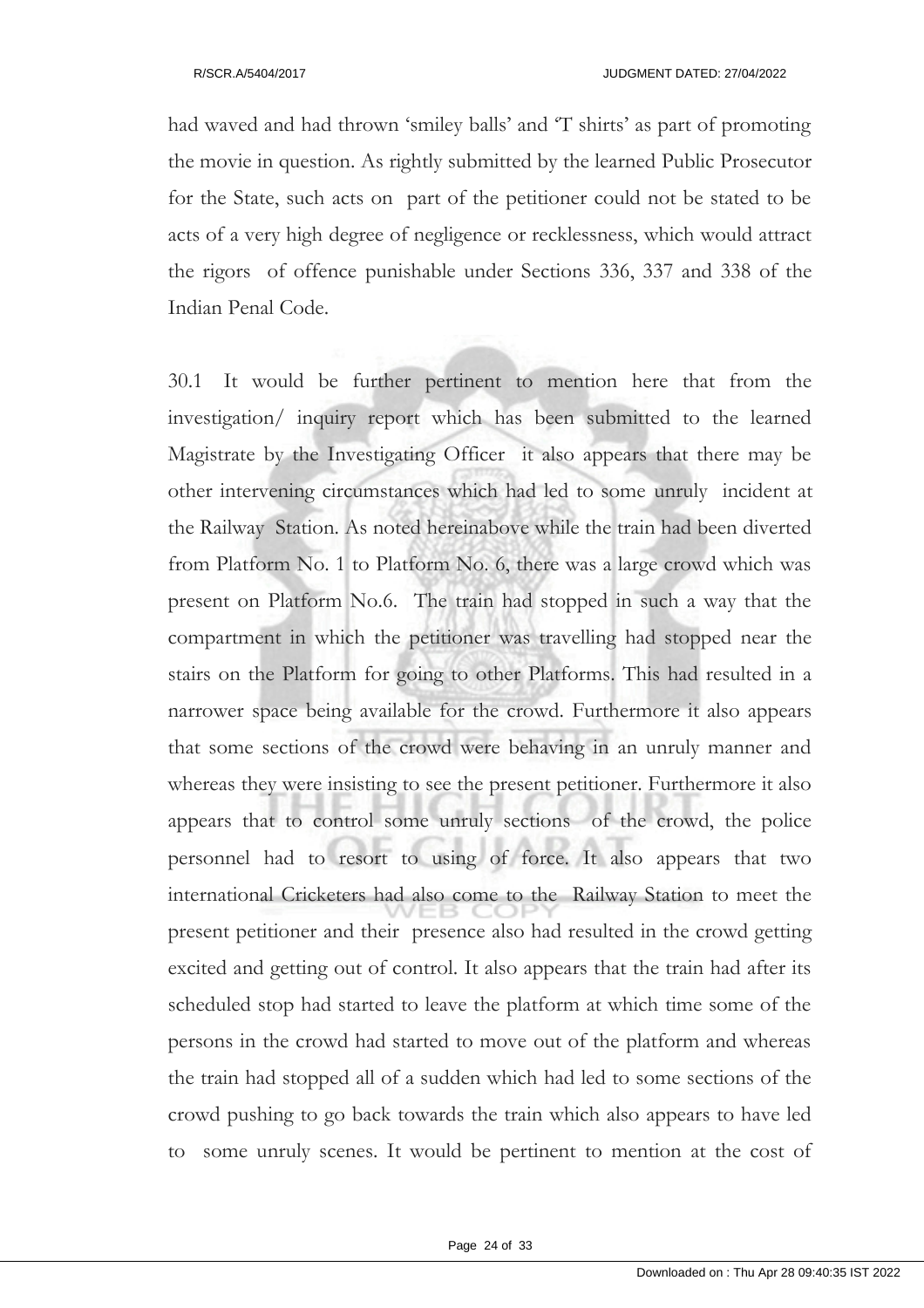repetition that all these observations, have been made by this Court relying upon the conclusion made in the inquiry report by the Investigating Officer submitted to the learned Magistrate. From the above narration of the events, in the considered opinion of this Court, the acts on part of the petitioner could neither be termed as the 'causa causans' for the incident nor the said acts could be termed as the proximate or the immediate cause.

31. At this stage it also requires to be mentioned that the act on part of the petitioner more particularly the act of throwing 'smiley balls' and 'T shirts' into the crowd may have led to some of the members of the crowd getting excited but in the considered opinion of this Court, such acts on part of the petitioner could not be stated to be consisting of a very high degree of negligence or recklessness nor would the act concerned be the proximate acts or efficient cause of the unruly scenes that had happened at the Railway Station. Furthermore the petitioner as stated hereinabove being an Actor was promoting his upcoming movie and during course of such promotion he had done the act of throwing 'smiley balls', 'T-shirts' and waving at the crowd. In the considered opinion of this Court none of the said act could be termed as having any element of *mens rea*, which is an essential element to hold negligence as being an offence.

32. Insofar as offences punishable under the Railways Act are concerned, learned Magistrate had issued summons to the petitioner for offences punishable under Sections 145, 150, 152, 154, 155(1)(a) of the Railways Act. Section 180 F of the Railways Act bars the Court from taking cognizance of offences mentioned in sub-section (2) of Section 179 except on a complaint made by the officer authorized. Section 179(2) would take into its ambit offence punishable under Sections 145, 154 and 155(1)(a) of the Railways Act. In the instant case the complaint having been registered by a private

**GUJARAT**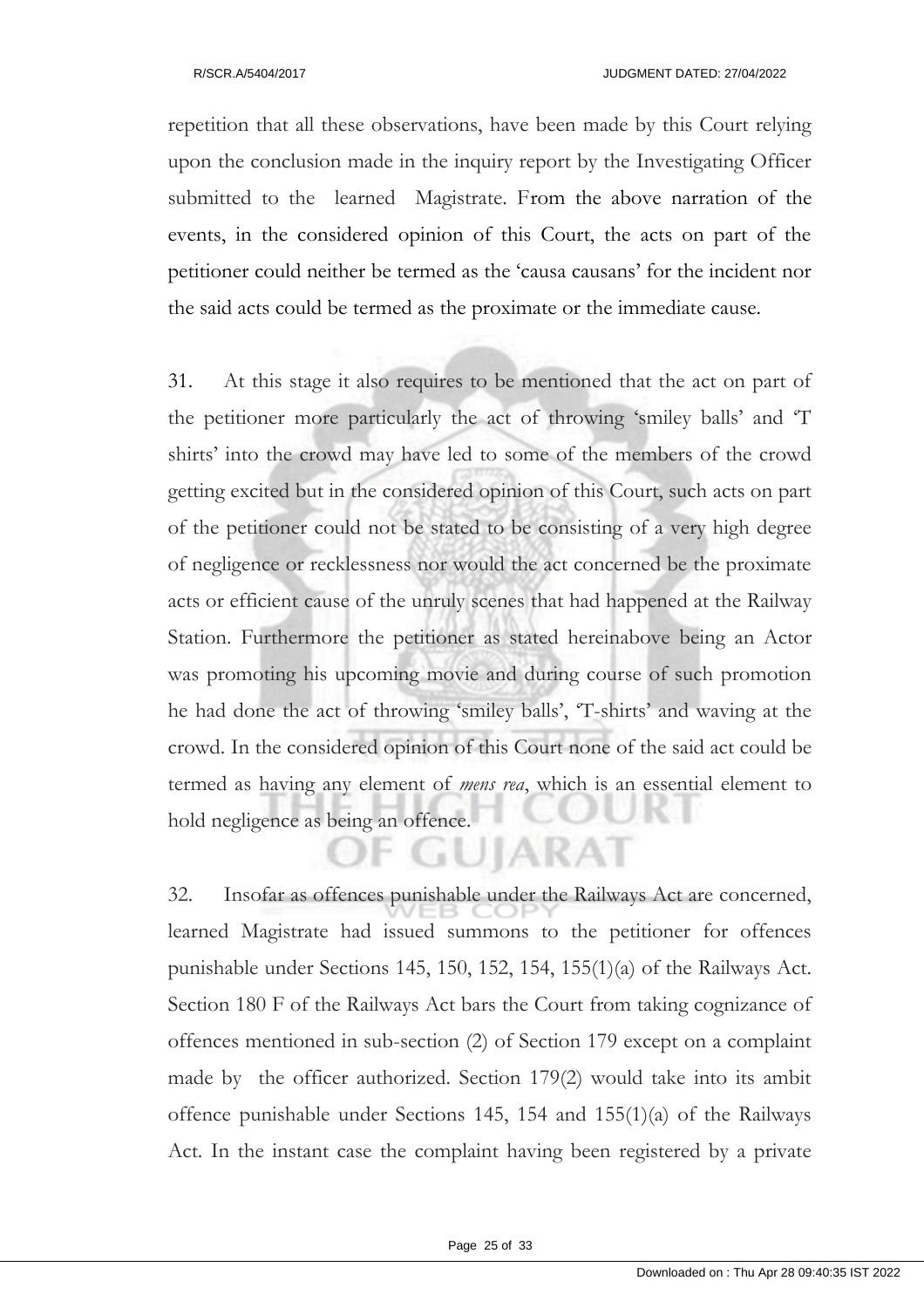individual and not by an officer authorized, the learned Magistrate could not have taken cognizance for offences covered under Section 179(2) of the Railways Act.

32.1 Insofar as Section 150 it appears that the said section is with regard to wrecking or attempting to wreck a train and whereas Section 150(e) also states with regard to doing or causes to be done or attempts to do in act or thing in relation to any railway. That the acts as alleged in the FIR, do not relate to any alleged act of the petitioner of wrecking or attempting to wreck a train or having done anything in relation to the railway. The act allegedly done by the the petitioner was of throwing 'smiley balls' and 'T shirts' in the crowd and waving at the crowd none of which had any element of either wrecking or attempting to wreck the railway.

32.2 Insofar as Section 152 of the Railways Act is concerned, the same is with regard to hurting or attempting to hurt persons travelling by the Railway and whereas the entire section is in relation to an act of a person which is likely to endanger safety of any person being in or upon a rolling stock or in or upon any rolling stock forming part of train. The word "rolling stock" having been defined as locomotives, lenders, carriages, wagons, railcars, containers, trucks, trolleys and vehicles of all kinds moving on rails. As noted hereinabove, none of the acts which have been complained of, constitute any act or attempt on part of the petitioner to endanger safety of a person on the train.

33. Thus it appears that insofar as Sections 150 and 152 of the Railways Act are concerned even if the allegations levelled in the FIR are taken at their face value then also no offence under the said Sections are not constituted.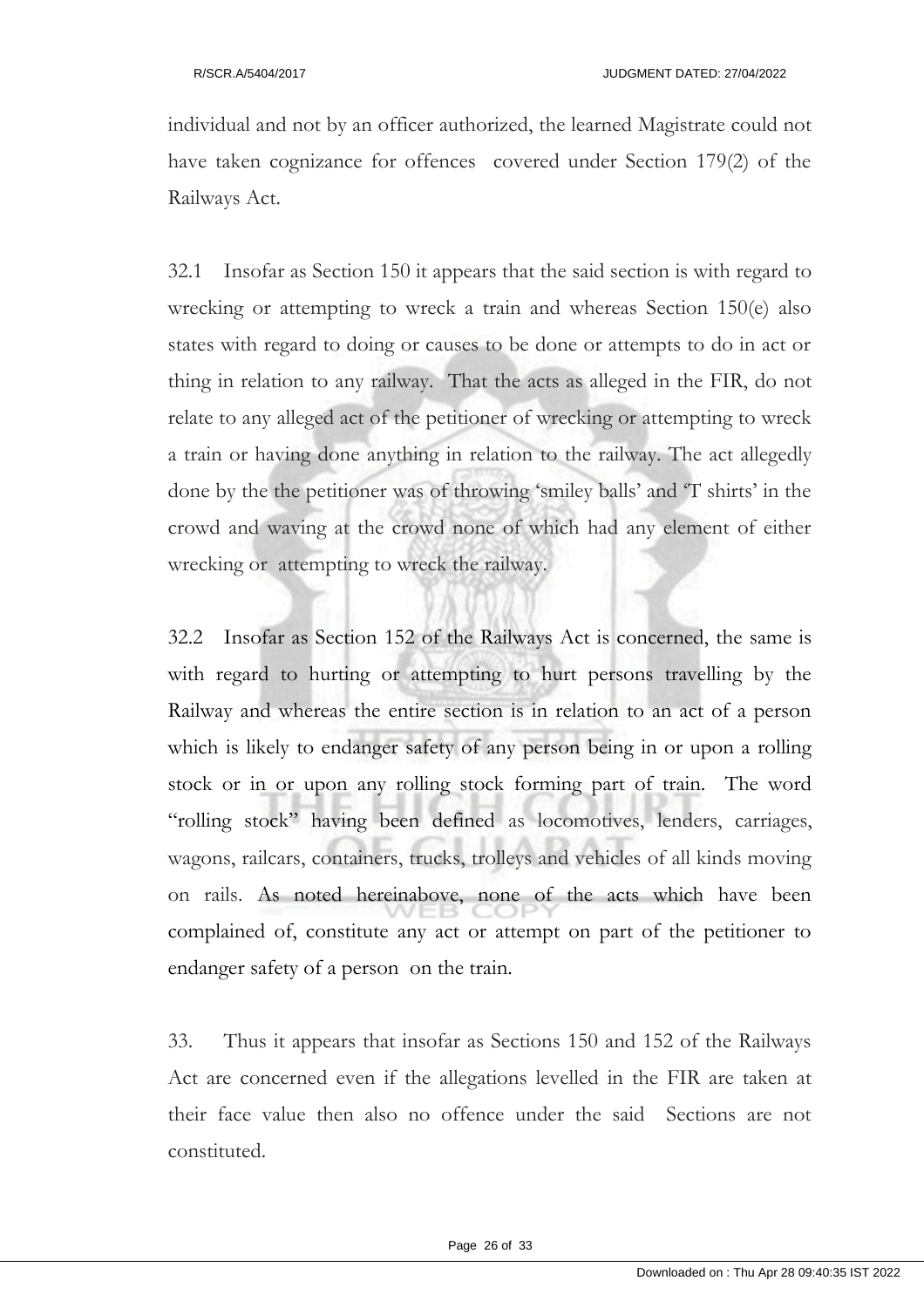34. Insofar as the submission of learned Advocate Mr. Singh for respondent no.2 that the learned Magistrate having come to a prima facie conclusion that the act on part of the petitioner was negligent and reckless and therefore summons had been issued to the petitioner and whereas according to the learned Advocate issuance of the summons would not be the stage of which this Court ought to interfere. In this regard in the considered opinion of this Court, apart from challenging the decision of the learned Magistrate to issue the summons, the petitioner has also challenged the complaint itself as a whole praying for quashing and setting aside the same.

35. The decisions of the Hon'ble Apex Court in case of Fiona Shrikhande (supra) and Afroz Mohammed Hasanfatta(supra) relied upon by the learned Advocate for respondent no.2, would be, in the considered opinion of this Court, applicable only at a stage if this Court were interfering with the summons issued by the learned Magistrate. In the instant case, as noted hereinabove, since the complaint itself is under challenge, the decision relied upon, would not advance the cause agitated by the learned Advocate for the complainant. F GUJARAT

36. The Hon'ble Apex Court in case of M/s Niharika Infrastructure vs. State of Maharashtra, has reiterated the law with regard to the exercise of jurisdiction by this Court for quashing of a complaint either under Article 226 of the Constitution of India or under Section 482 of the Code of Criminal Procedure. The Hon'ble Apex Court at paragraph no. 57 has reiterated the principles of law with regard to quashing of the complaint, the said observations being relevant for the present purpose are reproduced hereinabelow:

"57. From the aforesaid decisions of this Court, right from the decision of the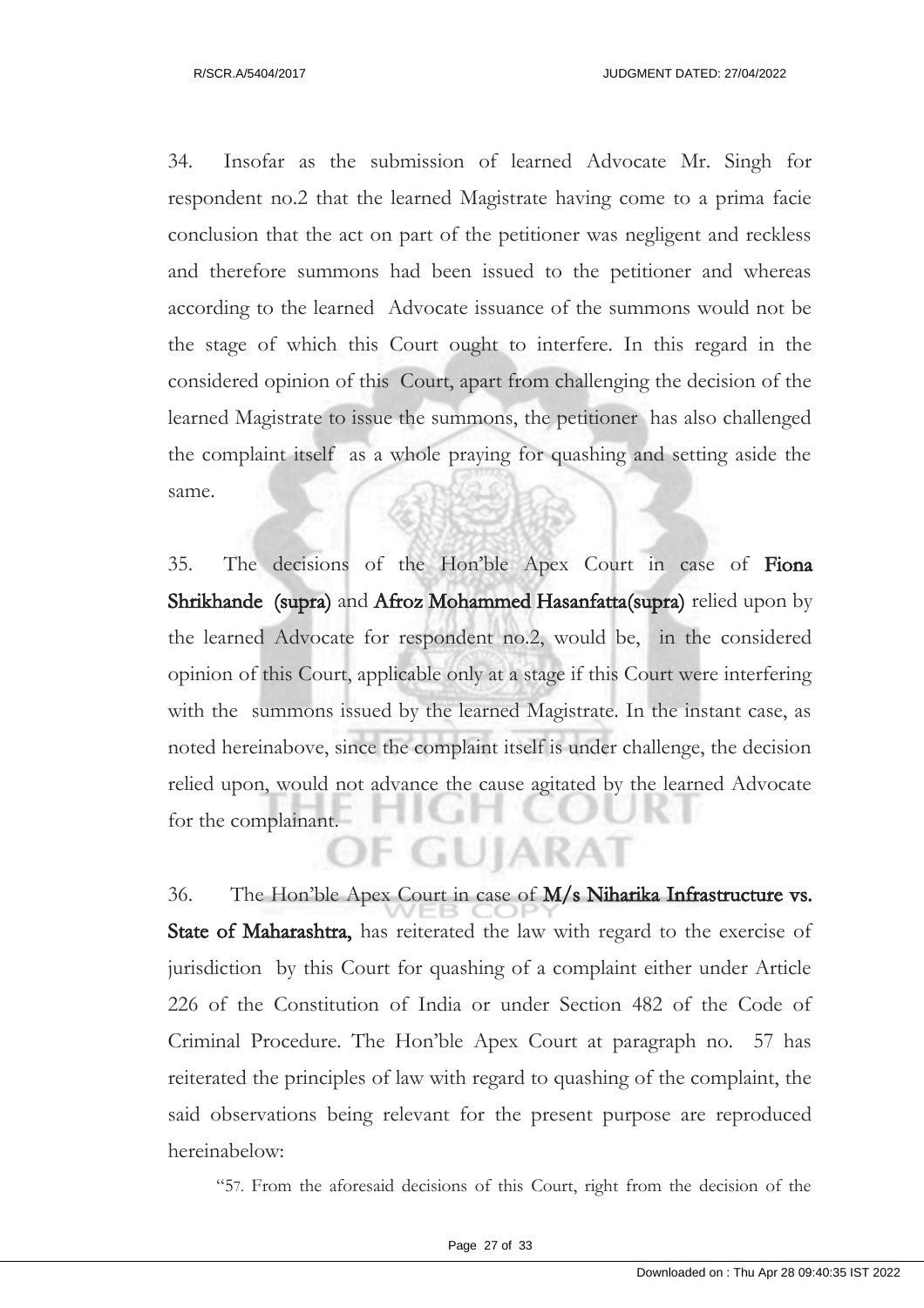Privy Council in the case of Khawaja Nazir Ahmad (supra), the following principles of law emerge:

i) Police has the statutory right and duty under the relevant provisions of the Code of Criminal Procedure contained in Chapter XIV of the Code to investigate into cognizable offences;

ii) Courts would not thwart any investigation into the cognizable offences;

iii) However, in cases where no cognizable offence or offence or any kind is disclosed in the first information report the Court will not permit an investigation to go on;

iv) The power of quashing should be exercised sparingly with circumspection, in the 'rarest of rare cases'. (The rarest of rare cases standard in its application for quashing under Section 482 Cr.P.C. is not to be confused with the norm which has been formulated in the context of the death penalty, as explained previously by this Court);

v) While examining an FIR/complaint, quashing of which is sought, the court cannot embark upon an enquiry as to the reliability or genuineness or otherwise of the allegations made in the FIR/complaint;

vi) Criminal proceedings ought not to be scuttled at the initial stage;

vii) Quashing of a complaint/FIR should be an exception and a rarity than an ordinary rule;

viii) Ordinarily, the courts are barred from usurping the jurisdiction of the police, since the two organs of the State operate in two specific spheres of activities. The inherent power of the court is, however, recognised to secure the ends of justice or prevent the above of the process by Section 482 Cr.P.C.

ix) The functions of the judiciary and the police are complementary, not overlapping;

x) Save in exceptional cases where non-interference would result in miscarriage of justice, the Court and the judicial process should not interfere at the stage of investigation of offences;

xi) Extraordinary and inherent powers of the Court do not confer an arbitrary jurisdiction on the Court to act according to its whims or caprice;

xii) The first information report is not an encyclopaedia which must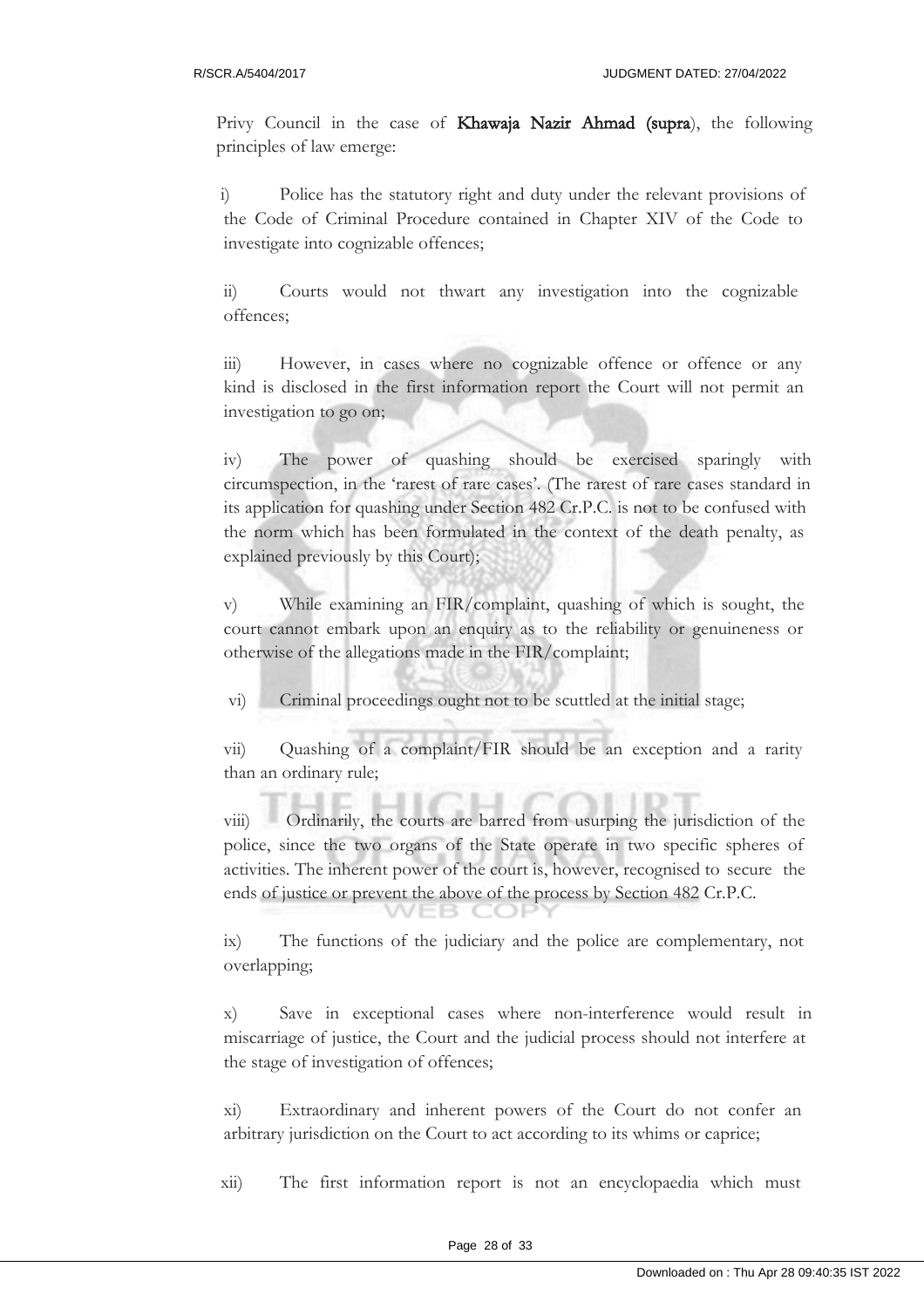disclose all facts and details relating to the offence reported. Therefore,when the investigation by the police is in progress, the court should not go into the merits of the allegations in the FIR. Police must be permitted to complete the investigation. It would be premature to pronounce the conclusion based on hazy facts that the complaint/FIR does not deserve to be investigated or that it amounts to abuse of process of law. During or after investigation, if the investigating officer finds that there is no substance in the application made by the complainant, the investigating officer may file an appropriate report/summary before the learned Magistrate which may be considered by the learned Magistrate in accordance with the known procedure;

xiii) The power under Section 482 Cr.P.C. is very wide, but conferment of wide power requires the court to be cautious. It casts an onerous and more diligent duty on the court;

xiv) However, at the same time, the court, if it thinks fit, regard being had to the parameters of quashing and the self-restraint imposed by law, more particularly the parameters laid down by this Court in the cases of R.P. Kapur (supra) and Bhajan Lal (supra), has the jurisdiction to quash the FIR/complaint; and

xv) When a prayer for quashing the FIR is made by the alleged accused, the court when it exercises the power under Section 482 Cr.P.C., only has to consider whether or not the allegations in the FIR disclose the commission of a cognizable offence and is not required to consider on merits whether the allegations make out a cognizable offence or not and the court has to permit the investigating agency/police to investigate the allegations in the FIR."

36.1 The Hon'ble Apex Court, has inter alia reiterated the principle, that while the Courts would not thwart any investigation into cognizable offences but at the same time in cases where no cognizable offence is disclosed then the Court will not permit an investigation to go on. Furthermore the Hon'ble Apex Court has laid down that while quashing of a complaint would be in a very rare case, yet for securing the ends of justice and to prevent the abuse of process of law, the inherent power of this Court under Section 482 would be exercised. Quashing should be as per the parameters laid down by the Hon'ble Apex Court in case of R.P. Kapur v. State of Punjab reported in AIR 1960 SC 866 and State of Haryana and others v. Bhajan Lal and Others, reported in 1992 Supp. (1) SCC 335 .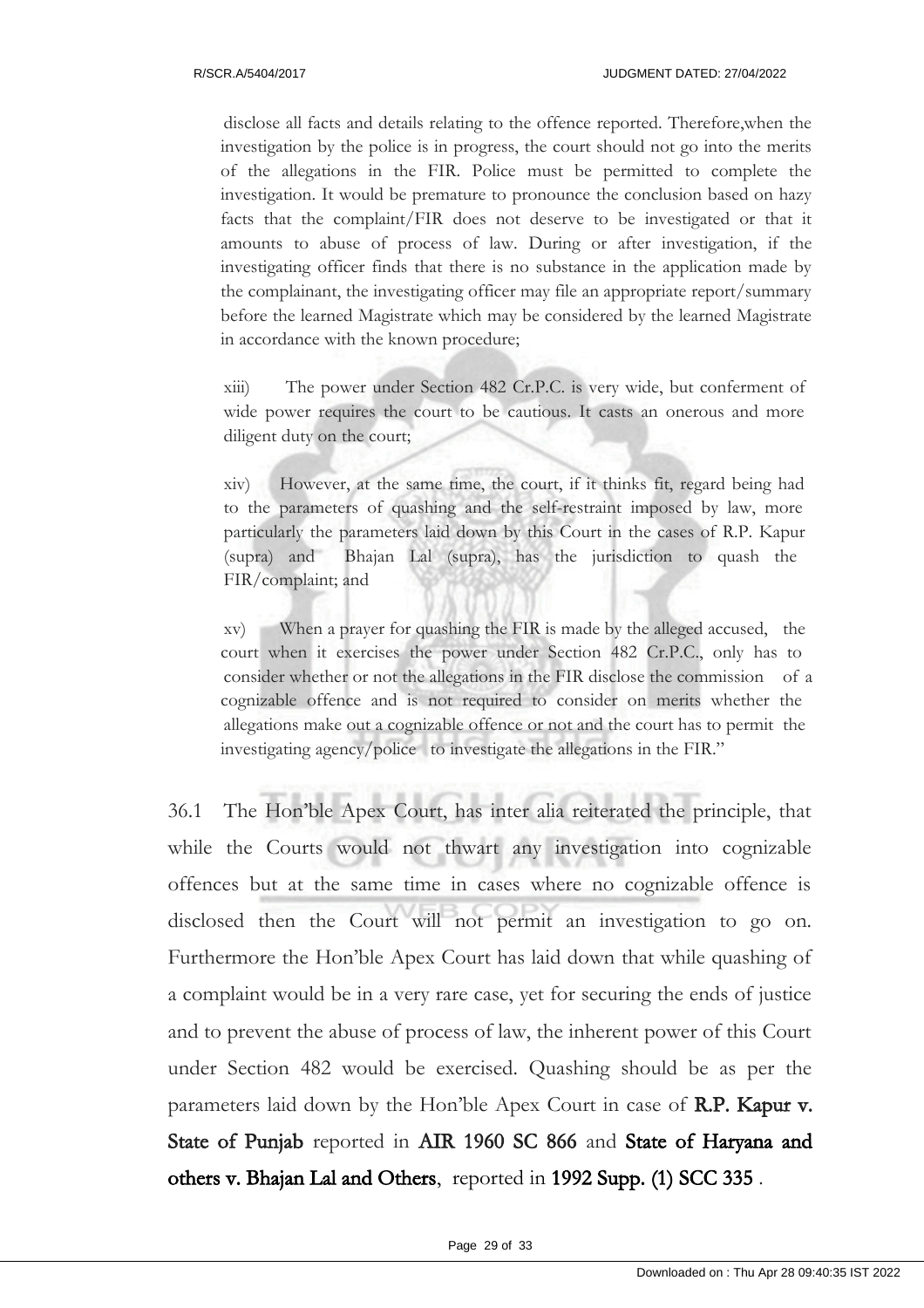37. The Hon'ble Apex Court in case of Bhajan Lal (supra) at para 102 has laid down instances whereby the High Court in exercise of extraordinary power under Article 226 of the Constitution of India or the inherent power under Section 482 of the Code of Criminal Procedure could quash a complaint either to prevent abuse of the process of the Court or otherwise to secure the ends of justice. The observations of the Hon'ble Apex Court at paragraph no. 102 being relevant, the same is reproduced hereinbelow for benefit:

> "102. In the backdrop of the interpretation of the various relevant provisions of the Code under Chapter XIV and of the principles of law enunciated by this Court in a series of decisions relating to the exercise of the extraordinary power under Article 226 or the inherent powers under Section 482 of the Code, which we have extracted and reproduced above, we give the following categories of cases by way of illustration wherein such power could be exercised either to prevent abuse of the process of any court or otherwise to secure the ends of justice, though it may not be possible to lay down any precise, clearly defined and sufficiently channelised and inflexible guidelines or rigid formulae and to give an exhaustive list of myriad kinds of cases wherein such power should be exercised.

(1) Where the allegations made in the first information report or the complaint, even if they are taken at their face value and accepted in their entirety do not prima facie constitute any offence or make out a case against the accused.

(2) Where the allegations in the first information report and other materials, if any, accompanying the FIR do not disclose a cognizable offence, justifying an investigation by police officers under Section 156(1) of the Code except under an order of a Magistrate within the purview of Section 155(2) of the Code.

(3) Where the uncontroverted allegations made in the FIR or complaint and the evidence collected in support of the same do not disclose the commission of any offence and make out a case against the accused.

(4) Where, the allegations in the FIR do not constitute a cognizable offence but constitute only a non-cognizable offence, no investigation is permitted by a police officer without an order of a Magistrate as contemplated under Section 155(2) of the Code.

(5) Where the allegations made in the FIR or complaint are so absurd and inherently improbable on the basis of which no prudent person can ever reach a just conclusion that there is sufficient ground for

Page 30 of 33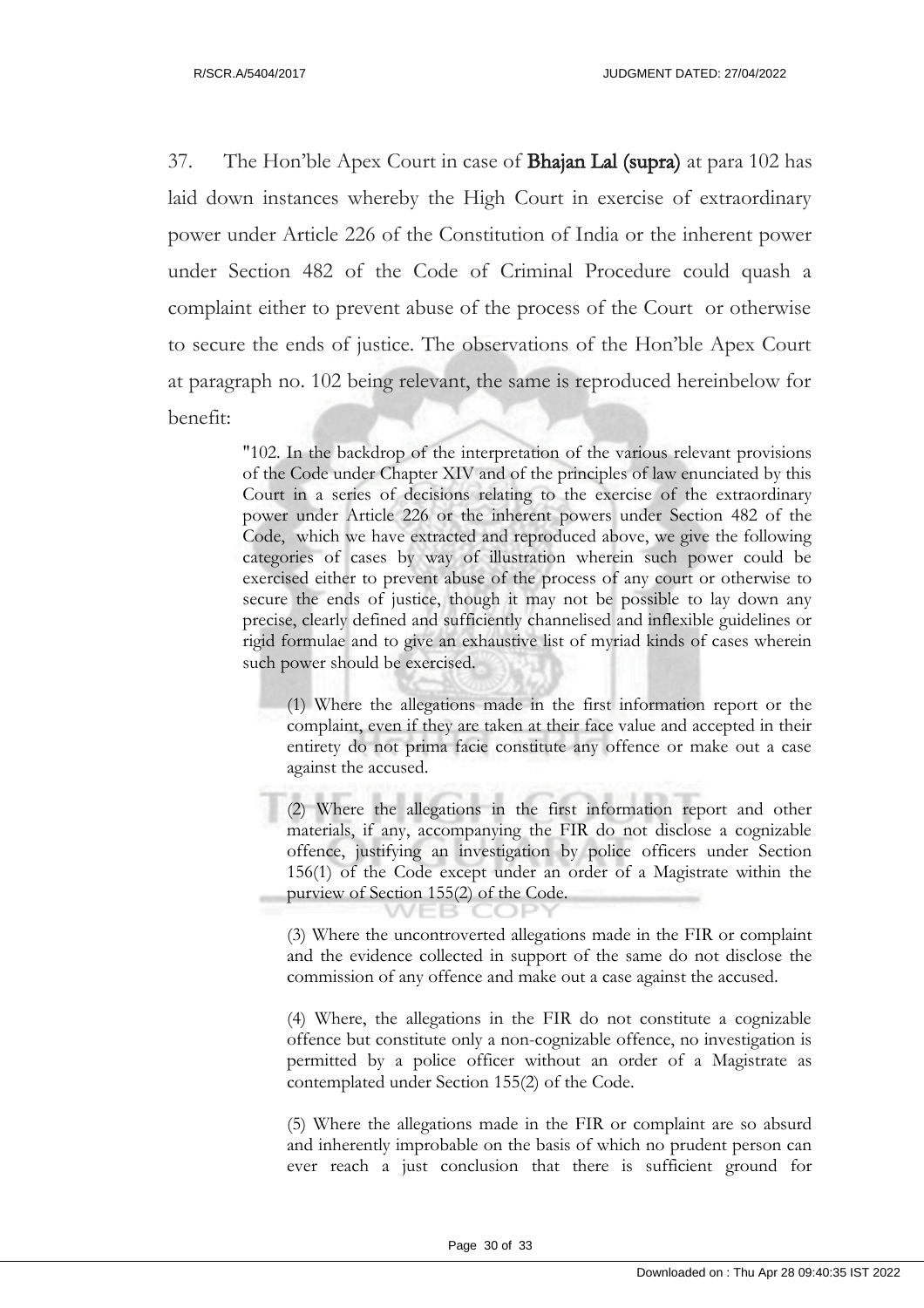proceeding against the accused.

(6) Where there is an express legal bar engrafted in any of the provisions of the Code or the concerned Act (under which a criminal proceeding is instituted) to the institution and continuance of the proceedings and/or where there is a specific provision in the Code or the concerned Act, providing efficacious redress for the grievance of the aggrieved party.

(7) Where a criminal proceeding is manifestly attended with mala fide and/or where the proceeding is maliciously instituted with an ulterior motive for wreaking vengeance on the accused and with a view to spite him due to private and personal grudge."

38. Having regard to the observations made hereinabove, it appears to this Court that the impugned complaint would be covered by instances (1), (3) and (6) of the instances enumerated by Hon'ble Apex Court in case of Bhajanlal (supra). Insofar as offences under the Indian Penal Code are concerned, as discussed herieinabove, the allegations made in the complaint, even if they are taken at their face value and accepted in their entirety, in the considered opinion of this Court do not prima facie constitute any offence or make out a case against petitioner. That the allegation against the petitioner are of doing acts rashly and negligently which had resulted in endangering life or personal safety or causing hurt or causing grievous hurt. As discussed hereinabove, the act on part of the petitioner could not be termed to be so grossly negligent or reckless, neither could be an act on part of the petitioner be treated as the proximate and efficient cause of the unruly incidents at the Railway Station. Furthermore, it requires to be appreciated that while the Investigating Officer had submitted a detailed report before the learned Magistrate, it appears that the Investigating Officer had also inter alia opined that in addition to the act of the petitioner, there were other intervening act also, reference to which has been made hereinabove, which had led to the incidents at the Railway Station. Thus in the considered opinion of this Court , the allegations made in the complaint even if they are not controverted and furthermore, the evidence collected in support of the uncontroverted allegations do not disclose commission of an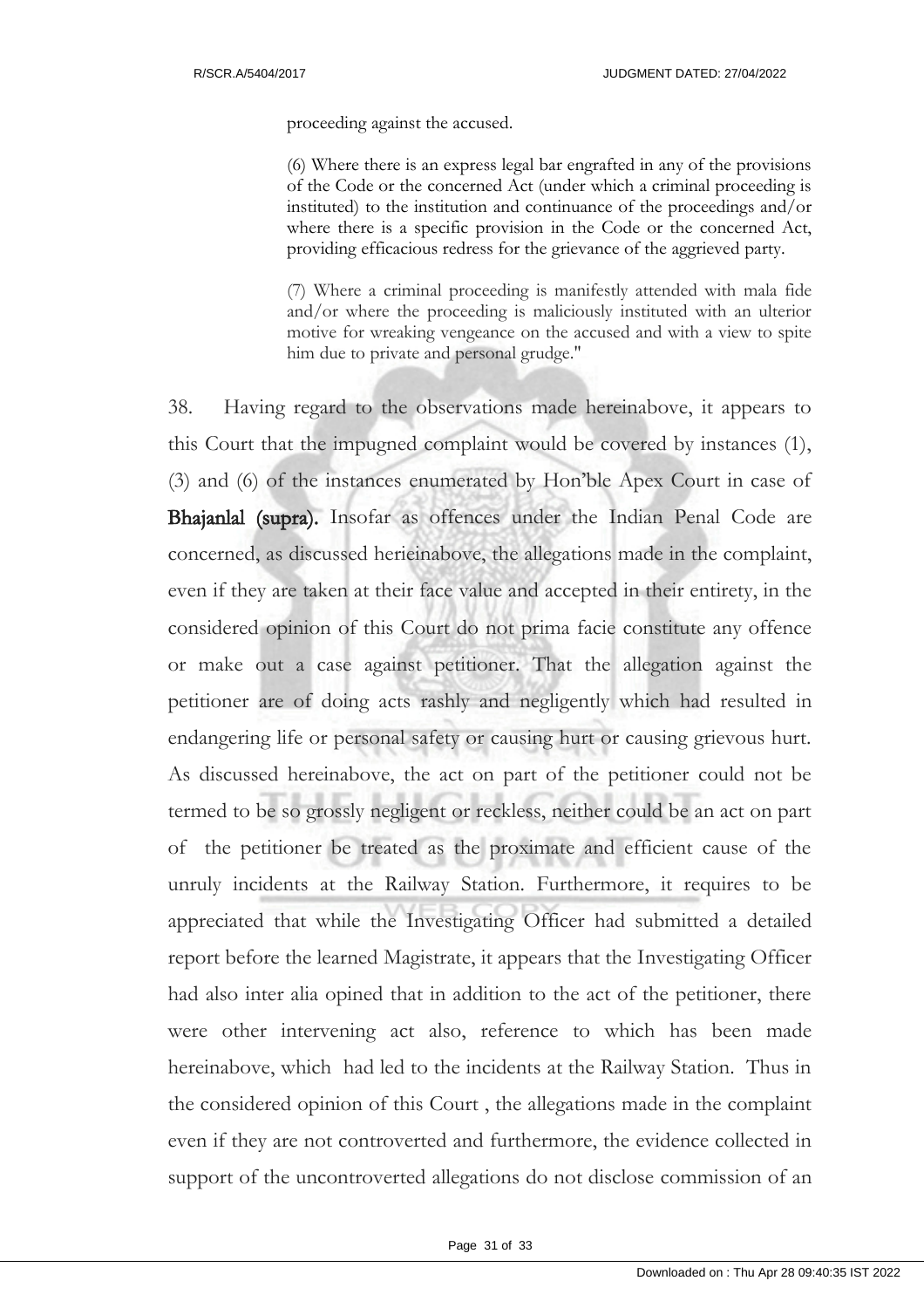offence and thus being covered by instance no. (3) of the judgement of Bhajanlal (supra).

38.1 Furthermore insofar as offences punishable under Sections 145, 154 and 155(1)(a) of the Railways Act, the same would stand covered under instance no. (6) of the decision of Bhajan lal (supra), more particularly in view of the bar of taking jurisdiction except on a written complaint by an authorized officer as per Section 179(2) of the Railways Act. Insofar as offences punishable under Sections 150 and 152 of the Railways Act, the same would stand covered by instance no. (1) of the decision of Bhajanlal (supra), more particularly since even if the allegations against the petitioner are taken at its face value then also no offence under Sections 150 and 152 of the Railways Act are made out.

39. While this Court has observed the impugned complaint being covered by instances (1), (3) and (6) of the decision of the Hon'ble Apex Court in case of Bhajanlal (supra), an additional aspect also appears to be very relevant more particularly since the said aspect touches on the issue of securing the ends of justices. As noted herienabove , the petitioner was promoting his movie on the Railway Station, after having obtained permission for doing so from the concerned authorities. Neither the acts of the petitioner could be termed as being of extreme high degree of negligence or recklessness nor could be the acts stated to be proximate or efficient cause for the alleged incident. As noted by this Court, the alleged incidents had happened as a result of culmination of many causes of which one of the causes may have been the act on part of the petitioner of having thrown 'smiley balls' and 'T shirts' in the crowd. That as noted hereinabove, out of thousands of persons present in the Railway Station on the date of the incident including police personnel and railway staff, none of the